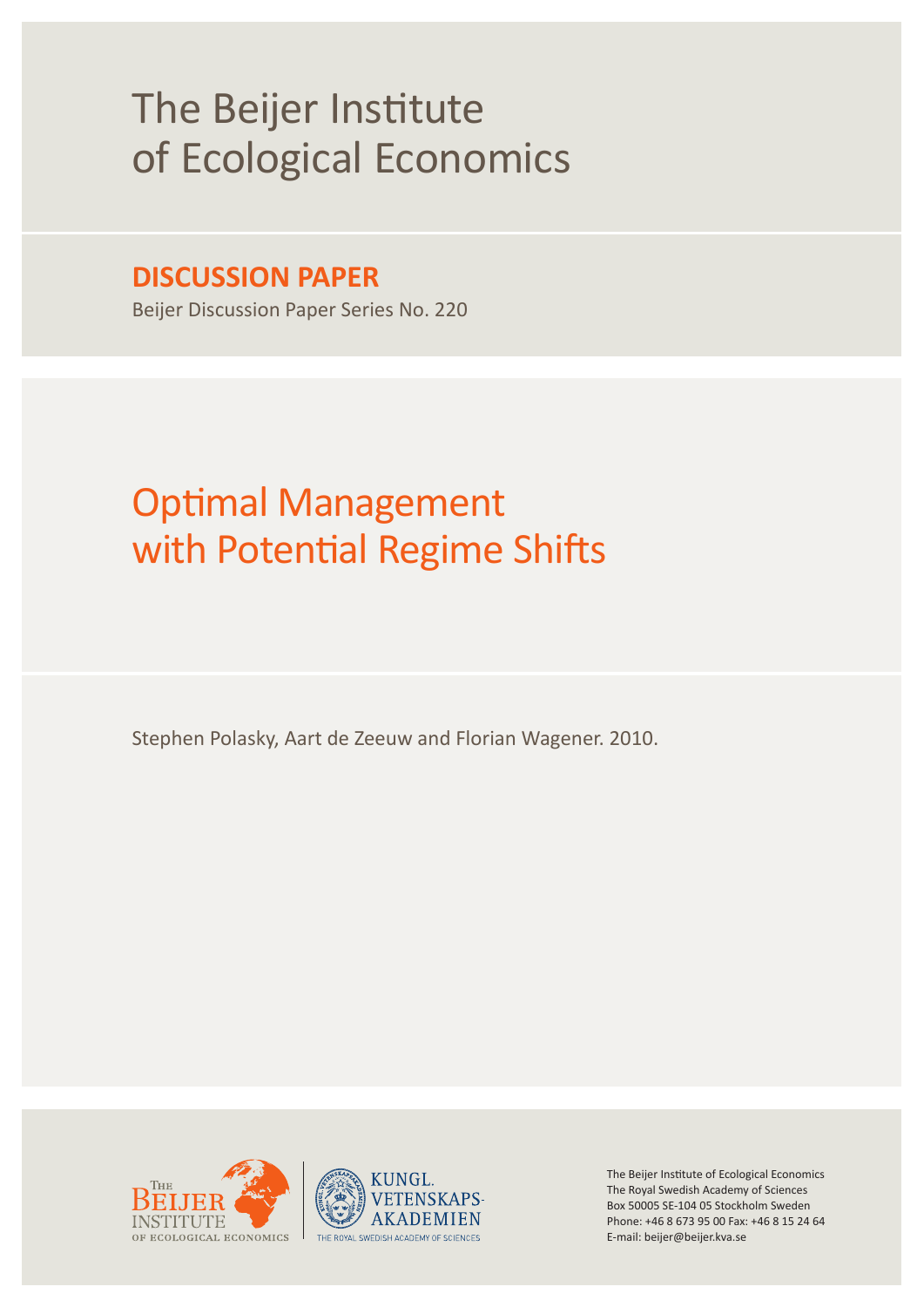### **Optimal Management with Potential Regime Shifts**

**Stephen Polasky[1](#page-1-0) Aart de Zeeuw[2](#page-1-1) Florian Wagener[3](#page-1-2)**

May 5, 2010

#### Abstract

We analyze how the threat of a potential future regime shift affects optimal management. We use a simple general growth model to analyze four cases that involve combinations of stock collapse versus changes in system dynamics, and exogenous versus endogenous probabilities of regime shift. Prior work has focused on stock collapse with endogenous probabilities and reaches ambiguous conclusions about the effect of potential regime shift on optimal management. We show that all other cases yield unambiguous results. In particular, with endogenous probability of regime shift that affects system dynamics the potential for regime shift causes optimal management to become precautionary.

JEL-codes: C61, Q20, O40, E61

Keywords: optimal management, growth, renewable resources, regime shifts

<sup>&</sup>lt;sup>1</sup> University of Minnesota, NBER, and Beijer Institute of Ecological Economics<sup>2</sup> TSC, Tilburg University and Beijer Institute of Ecological Economics

<span id="page-1-1"></span><span id="page-1-0"></span>

<span id="page-1-2"></span><sup>&</sup>lt;sup>3</sup> CeNDEF, University of Amsterdam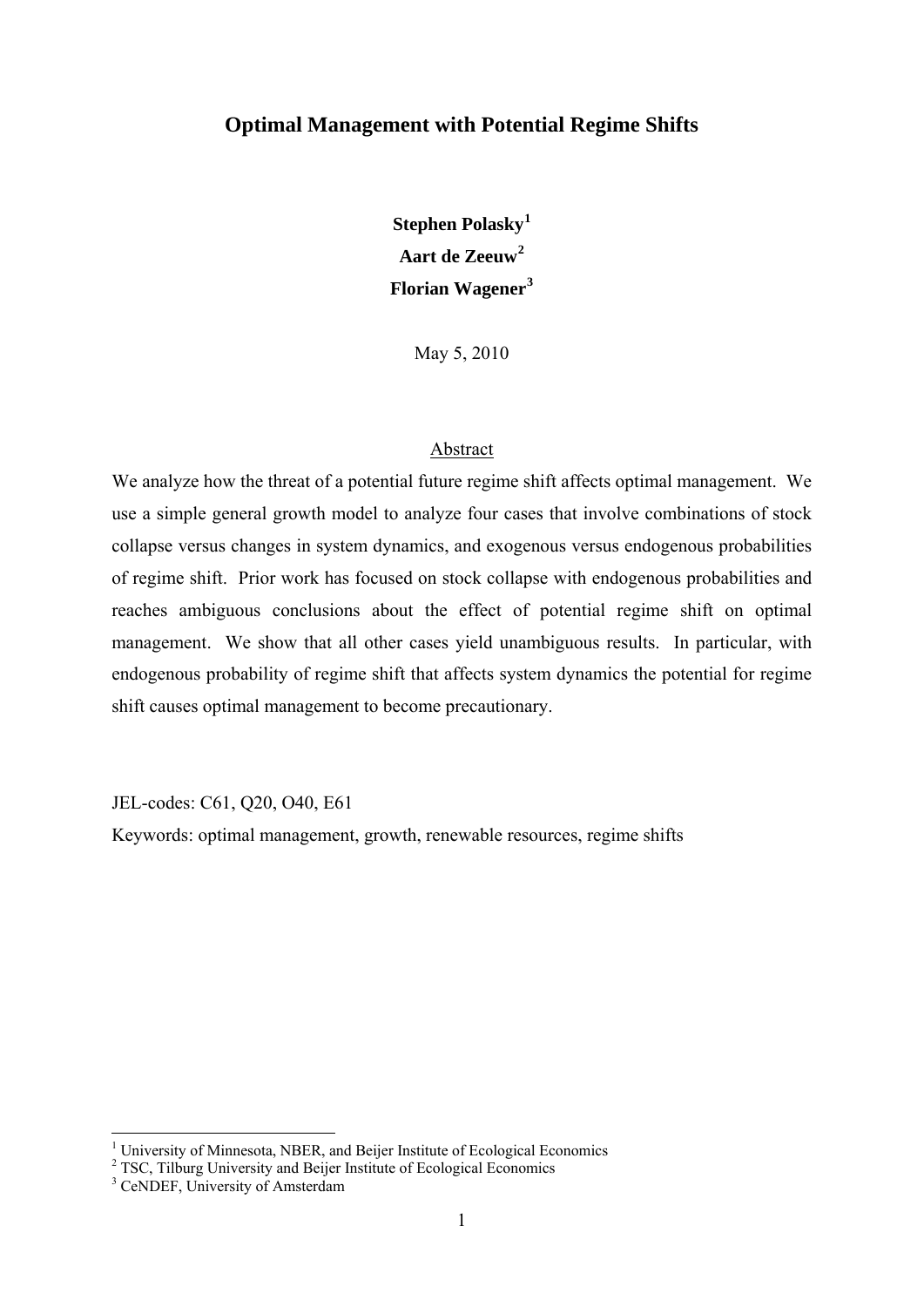### **Optimal Management with Potential Regime Shifts**

#### Abstract

We analyze how the threat of a potential future regime shift affects optimal management. We use a simple general growth model to analyze four cases that involve combinations of stock collapse versus changes in system dynamics, and exogenous versus endogenous probabilities of regime shift. Prior work has focused on stock collapse with endogenous probabilities and reaches ambiguous conclusions about the effect of potential regime shift on optimal management. We show that all other cases yield unambiguous results. In particular, with endogenous probability of regime shift that affects system dynamics the potential for regime shift causes optimal management to become precautionary.

JEL-codes: C61, Q20, O40, E61

Keywords: optimal management, growth, renewable resources, regime shifts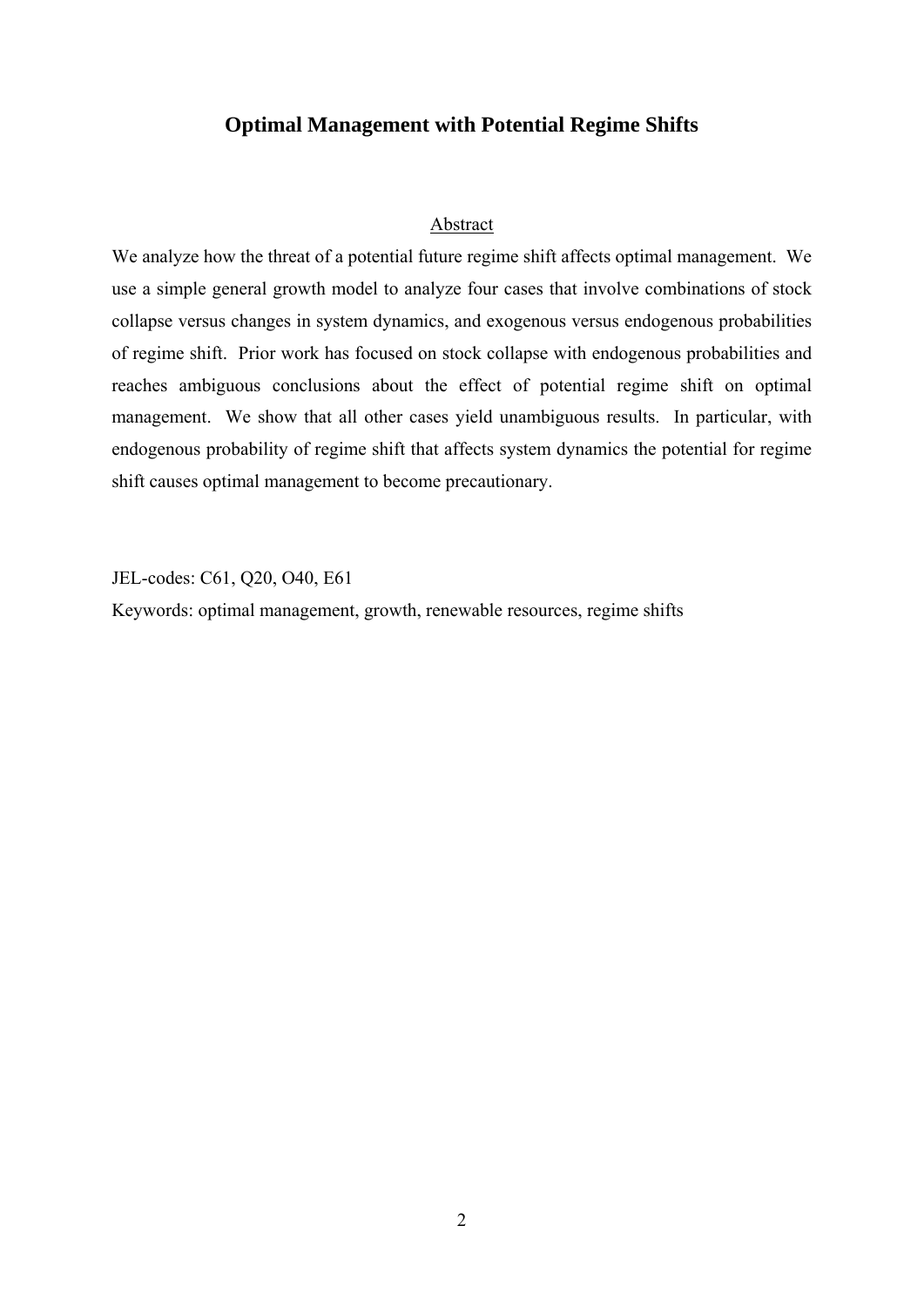#### 1. Introduction

Complex dynamic systems can undergo changes in interactions between constituent components that cause a shift to different system dynamics. In ecological systems such "regime shifts" can cause changes in nutrient cycling and population dynamics of various species with consequences for the value of ecosystem services derived from the system. For example, lakes may shift between oligotrophic and eutrophic conditions with impacts on water quality, fish populations, recreation, and aesthetics (Scheffer 1997, Carpenter et al. 1999, Carpenter 2003). Terrestrial systems can shift between grasslands and woodlands with impacts on the value of grazing and other ecosystem services (Perrings and Walker 1997, Janssen et al. 2004). Coral reef systems can shift from coral dominated to algal dominated with impacts on water quality, fish populations, recreation and aesthetics (Hughes et al. 2003). At a larger scale, the global climate system may have regime shifts with potentially major consequences in several dimensions (e.g., sea level rise, agricultural production, water scarcity). Economic systems can also undergo regime shifts. Examples include sudden shifts in consumer choices ("fads") and cultural change (e.g., Bikhchandani et al. 1992, and popularized by Gladwell 2000), shifts in financial markets due to changes in investor sentiment and herd behavior (e.g., Scharfstein and Stein 1990, Banerjee 1992, Brock and Hommes 1998) or due to changes in investor information and hedging (Genotte and Leland 1990, Brock et al. 2009), and shifts in the macro-economy (e.g., Azariadis 1981, Cass and Shell 1983, Hamilton 1989, Guo et al. 2005). Once a threshold between regimes has been crossed it may be difficult to reverse the process to shift back to the original regime ("system hysteresis", Scheffer et al. 2001).

In this paper we analyze optimal management of a dynamic system with the potential for a regime shift. To fix ideas, we focus our discussion on the case of harvesting a renewable resource (e.g., a fishery) in which the growth function of the stock is dependent on the regime and where the stock level of the resource can influence the probability of a regime shift. For example, high levels of harvest can reduce fish populations that graze on plankton and increase the probability that a bleaching event or other disturbance will shift a coral reef system from coral dominated to algal dominated (Hughes et al. 2003). The shift into a new regime reduces fishery productivity and may also reduce other ecosystem services (recreation, storm protection, etc). The model we analyze, however, is more general than harvesting a renewable resource and could be used to analyze any circumstance in which management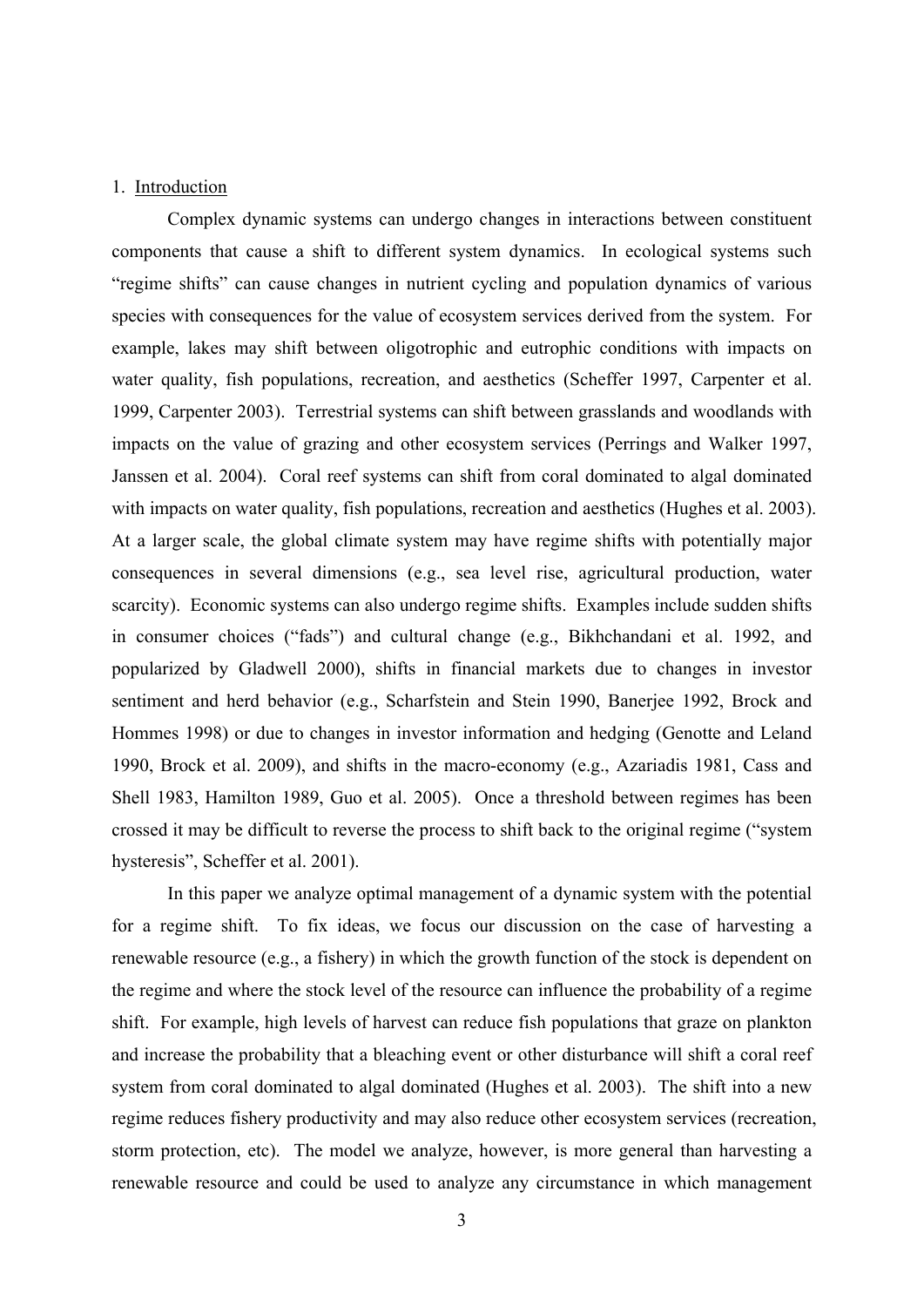actions affect probabilities of regime shift, such as greenhouse gas emissions and climate regime shifts, or financial regulations and the potential for sudden shifts in investor sentiment.

 Prior research in economics on optimal management with potential regime shift has focused on the case of catastrophic stock collapse. In environmental economics, this line of research began with Cropper (1976) who analyzed a model in which utility falls to zero once a threshold is crossed.<sup>[4](#page-4-0)</sup> In Cropper's model, the location of the threshold is unknown. The probability of crossing the threshold increases in the level of pollution (or resource depletion). William Reed showed how to transform the optimal management problem with a probability of crossing a threshold, which is a stochastic dynamic problem, into a deterministic problem that could be solved analytically using the Pontryagin maximum principle (Reed 1987, 1988; and see Reed and Echavarria Heras 1992 for a useful summary). In Reed's approach, the potential for collapse has an ambiguous effect on management prior to the collapse. The potential for collapse tends to increase exploitation because collapse reduces the future value of stocks so there is less incentive to maintain stocks. This effect works identically to an increase in the discount rate and occurs for the same reason that an increase in mortality risk increases an individual's discount rate. Working in the opposite direction, however, is the fact that decreased exploitation results in higher stocks and lowers the probability of collapse. We refer to actions that lessen exploitation to reduce probabilities of bad future outcome as "precaution". Combining these two effects yields an ambiguous overall result. Reed applied his approach to analyze optimal management of forests subject to fire (Reed 1984, 1987, 1989), fisheries subject to collapse (Reed 1988) and environmental pollution (Clarke and Reed 1994). Threshold models have also been applied by other researchers to climate change (e.g., Tsur and Zemel 1996, Gjerde et al. 1999, Keller et al. 2004), environmental pollution (Tsur and Zemel 1998), groundwater aquifers (Tsur and Zemel 1995), and nuclear power (Aronsson et al. 1998). Mäler et al. (2007) apply a similar model to generate a shadow price for resilience, where resilience influences the probability of regime shift. A slightly different modeling approach to thresholds was taken by Nævdal (2001, 2003, 2006) who does not include the potential for shocks so that the probability of regime shift is positive only in time periods when stocks are being depleted. Tsur and Zemel (2006, 2008) study the regulation of stock externalities that arise in cases of non-cooperative behavior. In all of these models, a regime shift triggers a discontinuous decline in a state variable and/or value function.

<u>.</u>

<span id="page-4-0"></span><sup>&</sup>lt;sup>4</sup> Earlier, Kamien and Schwarz (1971) developed a model of machinery failure that is formally similar to models of environmental collapse.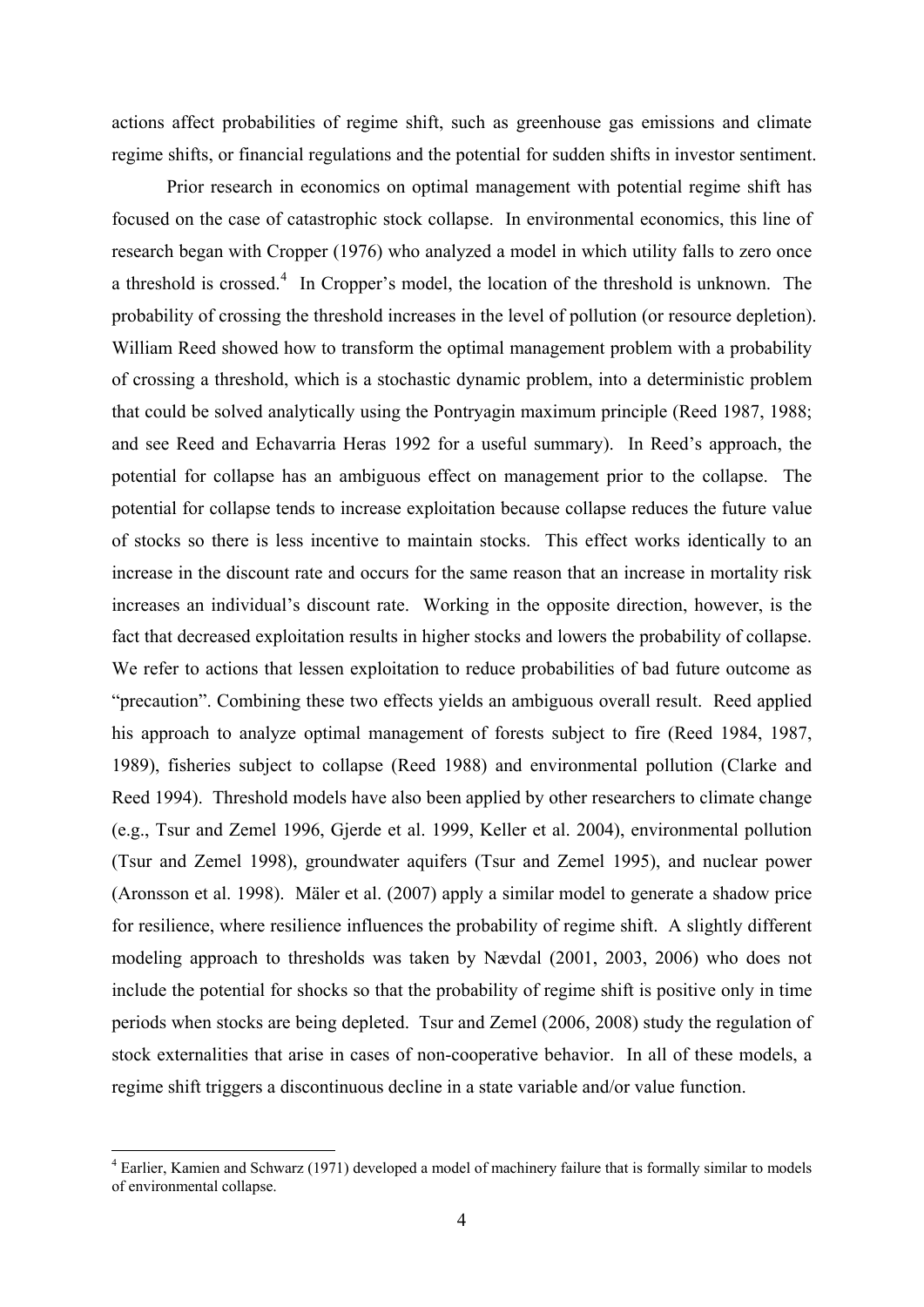A different approach, and one more in line with the ecological literature, is to model a regime shift as a change in system dynamics rather than as a sudden collapse in the stock. Peterson, Carpenter and Brock (2003) consider a model with two regimes (oligotrophic and eutrophic lake system), with state equations that differ by an additive term. They show that optimal management will typically involve periodic collapse (switch from oligotrophic to eutrophic) and recovery (switch from eutrophic to oligotrophic). Brozovic and Schlenker (2008) use a similar model of regime shift to analyze the relationship between precaution and variance of uncertainty and find that the relationship is not monotonic. An increase in the variance of the stochastic component of the natural system that determines whether the threshold is crossed initially increases precaution. However, if the variance gets very large, not much can be done to prevent crossing the threshold and precaution becomes too costly compared to the small reduction in the probability that the threshold is crossed. Brock and Starrett (2003) and Mäler et al. (2003) analyze a model with a convex-concave regeneration function that captures the potential for regime shifts. These models, however, are deterministic and focus on characterizing different optimal paths under various parameter conditions.

 In this paper we develop a general growth model with stochastic regime shift that can capture changes to stock levels and/or system dynamics when a regime shift occurs. We consider cases in which the probability of a regime shift is not affected by any management action (exogenous regime shift), and cases in which the probability of a regime shift is a function of management action (endogenous regime shift). The model in this paper contains one important simplification. We assume that the objective function is linear in the control variable, which generates a bang-bang control and allows for a relatively simple analytical solution.

In the case with an exogenous regime shift that results in a change in system dynamics but not an immediate change in stock level, we show that the threat of regime shift does not affect optimal management prior to any potential regime shift. With an endogenous regime shift that changes system dynamics, optimal management becomes precautionary in the sense that the potential for regime shift will cause managers to choose less intensive harvest (emissions) and maintain higher resource stocks (environmental quality). These results contrast with the prior literature that focused on stock collapse where a potential regime shift causes more intensive exploitation (in the case with exogenous regime shift) or ambiguous results (in the case with endogenous regime shift).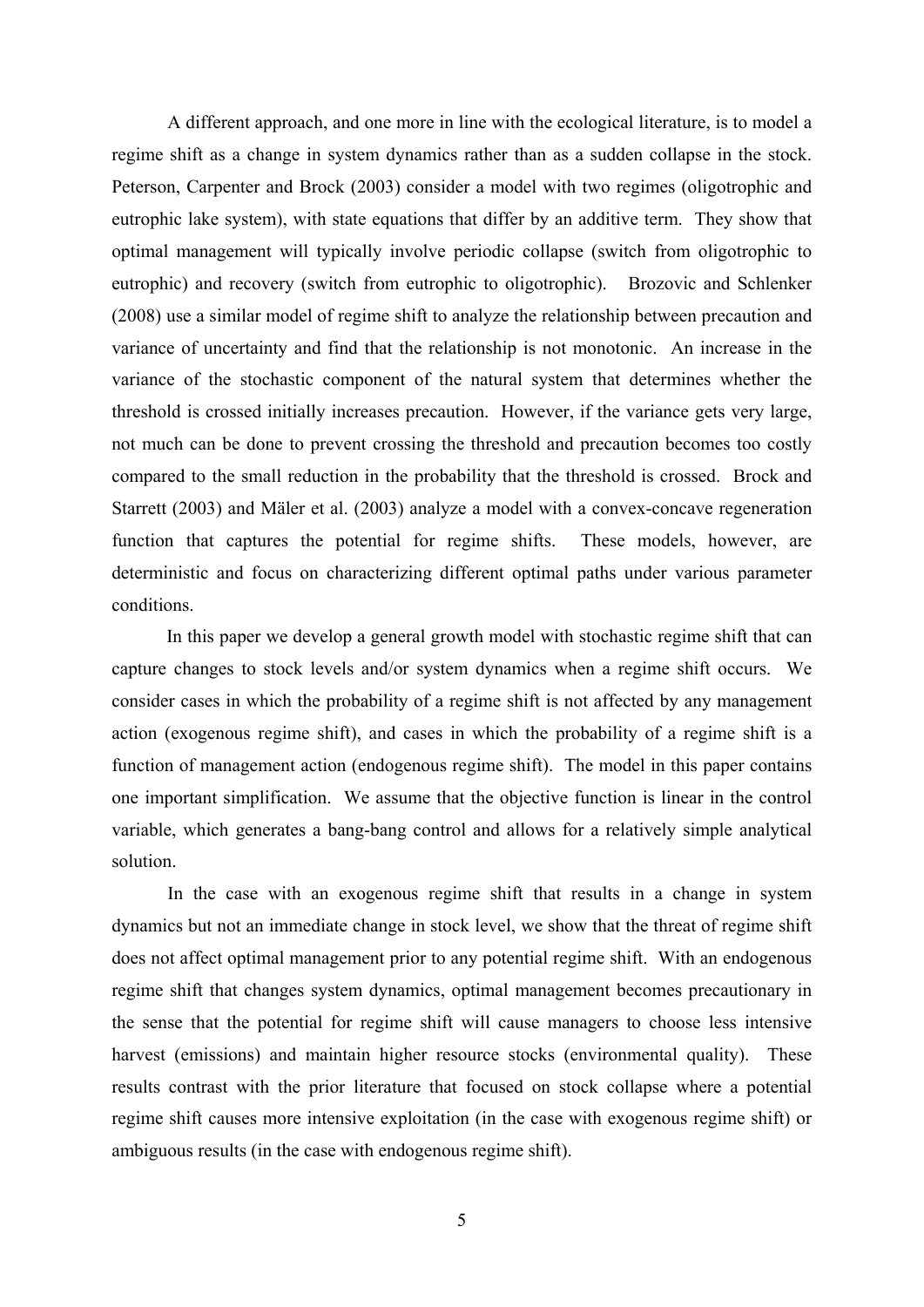In the next section we set up the optimal management model with potential regime shifts and derive results. The results are discussed in section 3. We compare our results with prior literature and explain major differences. We summarize our findings and include a brief discussion of important extensions and open questions in section 4.

#### 2. Model

We use a simple dynamic model with a linear objective function (constant price and constant marginal cost of harvest) to demonstrate results about optimal management with the potential for a regime shift. The linear objective function in the control variable simplifies the analytics. Other than this, however, the model is quite general. For concreteness and to make comparisons with prior literature easier, we interpret the model as a renewable resource model. The renewable resource can be thought of as a traditional renewable resource like a fishery or as an environmental resource like the global atmosphere. Additional harvest of fish, or increased emission of greenhouse gases, generates extra current flow benefits but leads to depletion of the resource base, which pushes the system in an undesirable direction and makes it more likely that some shock or disturbance will cause regime shift.

The objective is to maximize the present value of revenue from harvest, subject to stock dynamics

$$
Max \int_{0}^{\infty} e^{-rt} ph(t) dt
$$
  
s.t.  $\mathbf{f}(t) = G(s(t)) - h(t), s(0) = s_0, s(t) \ge 0, h(t) \ge 0 \text{ for all } t,$  (1)

where  $p > 0$  denotes the constant net price,  $h(t)$  is the harvest level at time  $t, r > 0$  is the discount rate,  $s(t)$  is the resource stock at time *t*, and  $G(s(t))$  is the natural growth function of the resource, which depends on the resource stock. We assume that the growth function is concave in stock and that  $G(0) = 0$ .

At some future time *τ* (possibly infinite) there is a regime shift. Before time *τ* the growth function is given by  $G_1(s)$ , with  $G_1(s) > 0$  for  $0 < s < K_1$  and  $G_1(s) < 0$  for  $s > K_1$ . In the case where regime shift changes system dynamics, after time  $\tau$  the growth function is given by  $G_2(s)$ , with  $G_2(s) > 0$  for  $0 \le s \le K_2$  and  $G_2(s) \le 0$  for  $s > K_2$ . We assume that  $G_1(s)$  $> G_2(s)$  and  $G_1'(s) > G_2'(s)$ , for all  $s > 0$ , and  $K_2 < K_1$ . Here  $K_i$ ,  $i = 1, 2$ , can be thought of as carrying capacity, i.e. the steady-state value in the system with no harvest. The size of the stock at time  $\tau$  is unchanged by the regime shift. Stock dynamics are characterized by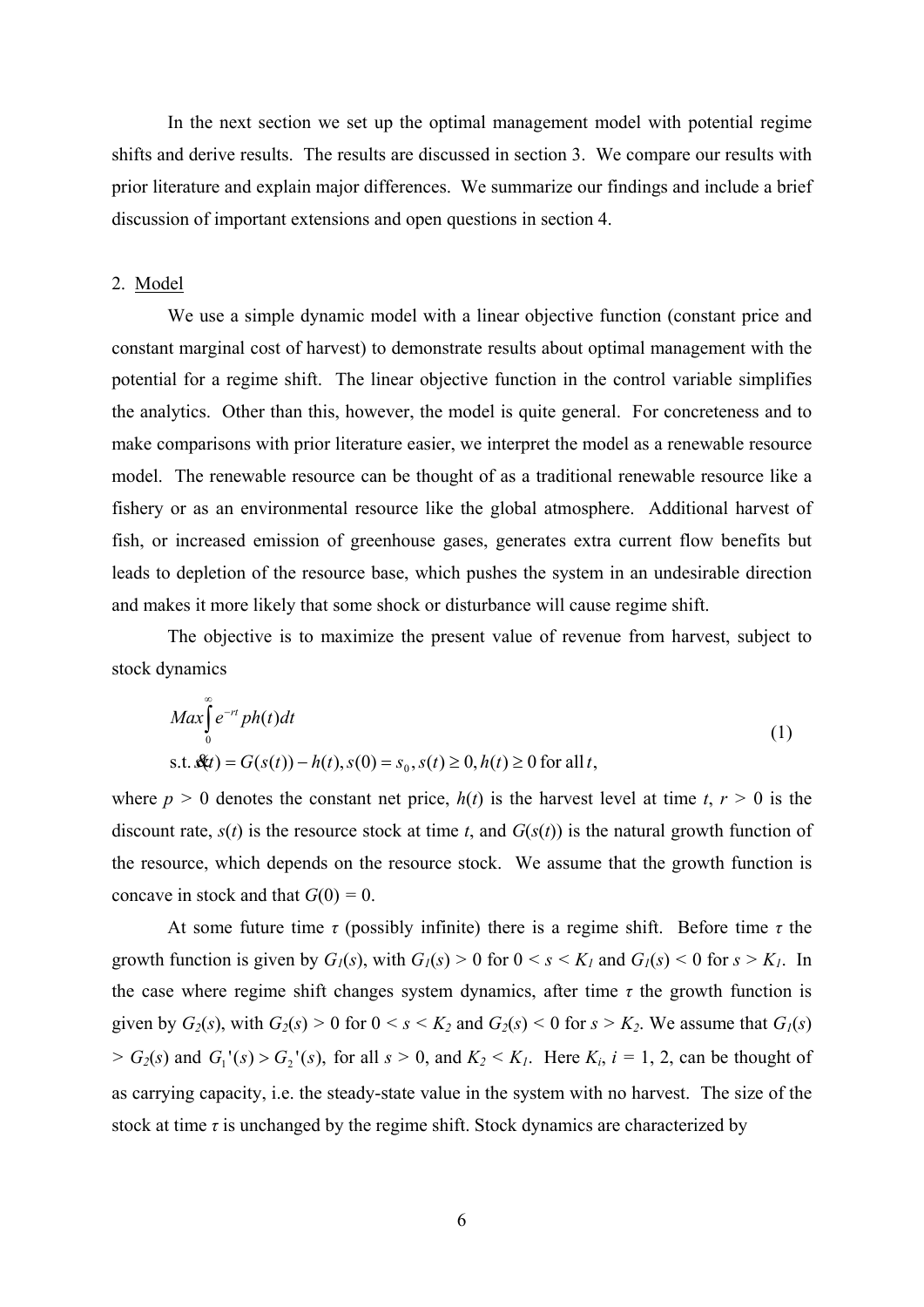$$
\mathbf{A}(t) = G(s(t)) - h(t) = \begin{cases} G_1(s(t)) - h(t), \text{ for } 0 \le t < \tau \\ G_2(s(t)) - h(t), \text{ for } t \ge \tau \end{cases} \tag{2}
$$

A simple illustration of the effect of the regime shift for the case of logistic growth,  $G_i(s)$  = *gs*(*1* - *s/K<sub>i</sub>*),  $i = 1, 2$ , with  $g = 1$ ,  $K_1 = 1$  and  $K_2 = 0.75$ , is shown in Figure 1.



Figure 1: Illustration of a reduced growth function after a regime shift.

In the case where regime shift causes stock collapse, we have  $s(t) = 0$  and  $G_2(0) = 0$ for all  $t \geq \tau$ .

We think of the regime shift as a future event where the time until this event occurs is a stochastic variable. The standard way of modeling this is by means of a hazard rate *λ*. If the hazard rate is constant, the time until the event occurs is drawn from an exponential probability distribution  $\lambda e^{-\lambda x}$  where a high  $\lambda$  means a high probability that the event will happen soon. Alternatively,  $1/\lambda$  can be seen as an indicator of the resilience of the system, i.e., its ability to resist shocks and maintain current productivity even with disturbance (note that  $1/\lambda$  is the mean of the exponential probability distribution). We will, however, also consider hazard rates that depend on the stock,  $\lambda(s)$ , in order to capture the possibility that harvesting behavior that changes stock levels will affect the probability of a regime shift.

In the case where regime shift causes a shift in system dynamics, we have a standard renewable resource model with growth function  $G_2(s)$  after the shift has occurred. The optimal harvesting policy in this second regime can be derived with a "most rapid approach path" technique (Spence and Starrett 1975). However, we shall use dynamic programming as that technique can also be used when analysing the first regime before the shift has occurred.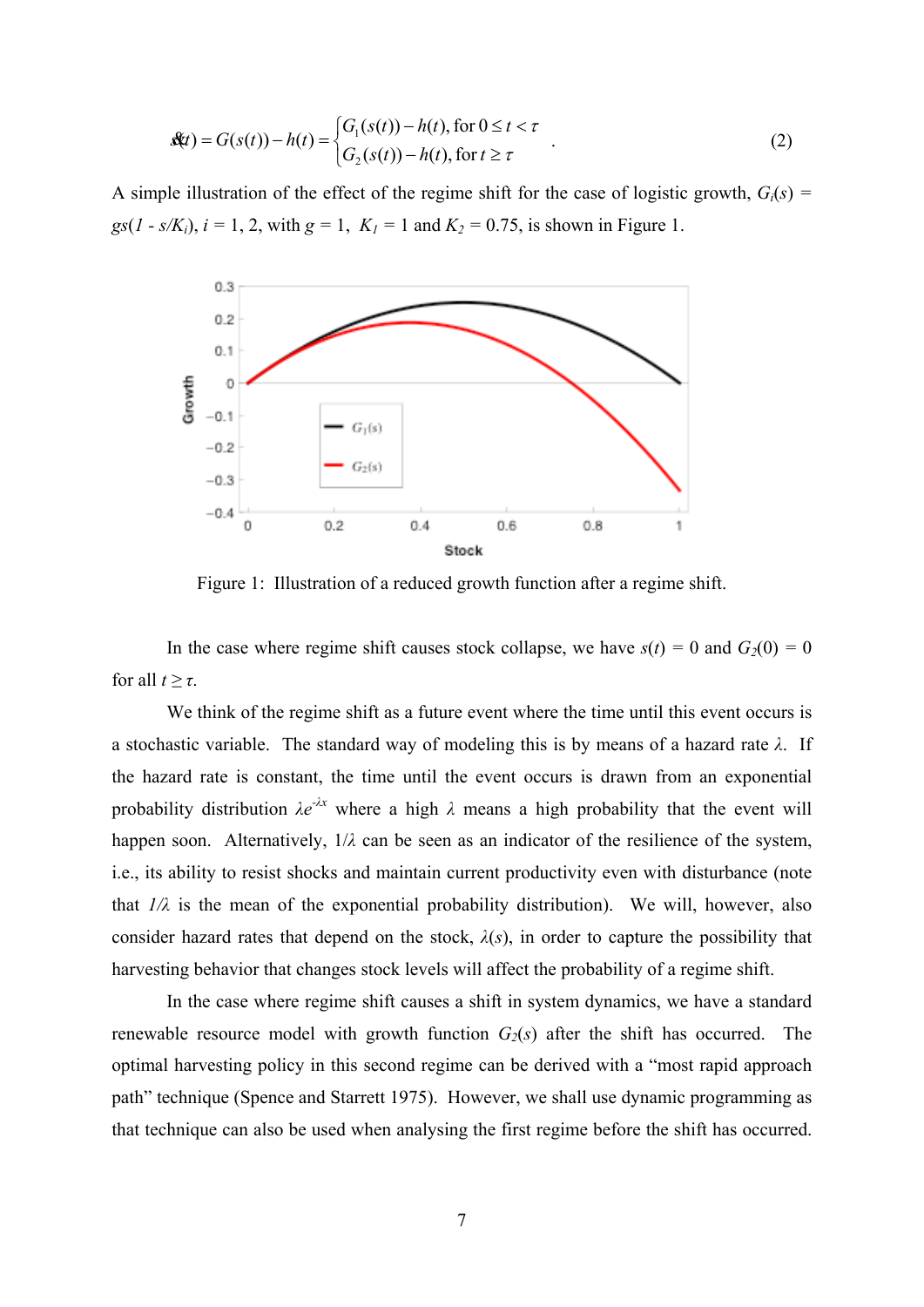Except for discounting, the problem is stationary and the Hamilton-Jacobi-Bellman equation for the current value function  $V_2$  is given by

$$
0 = \max_{h} \{ ph - rV_2(s) + V_2'(s)(G_2(s) - h) \}.
$$
 (3)

Because this equation is linear in *h*, the optimal harvest is a bang-bang control with  $h = 0$ when  $p < V_2'(s)$ , *h* infinite when  $p > V_2'(s)$ , and *h* indeterminate when  $p = V_2'(s)$ . We first fix a maximal harvest level  $h_m$  large enough to have the stock always decreasing for  $h = h_m$ , and determine the solution  $V_2$  of this problem. We then take the limit  $h_m \to \infty$  in  $V_2$ . We will construct the solution in the following way. Suppose we have a positive state  $s_2$  below the carrying capacity  $K_2$  with  $h = 0$  for  $s < s_2$  and  $h = h_m$  for  $s > s_2$ . If  $h = 0$  and  $h = h_m$  are the optimal harvest levels, the Hamilton-Jacobi-Bellman equation (3) yields

$$
\left(0 = -rV_2(s) + V_2'(s)G_2(s), \text{ for } s < s_2,\right) \tag{4a}
$$

$$
\begin{cases}\n0 = ph_m - rV_2(s) + V_2'(s)(G_2(s) - h_m), \text{ for } s > s_2.\n\end{cases}
$$
\n(4b)

In the limit as *s* approaches  $s_2$  from below, and *s* approaches  $s_2$  from above, equations (4a) and (4b) can be interpreted as two equations in the two unknowns  $V_2(s_2)$  and  $V_2'(s)$ (requiring the function  $V_2$  to be continuously differentiable) which leads to

$$
V_2'(s_2) = p, \quad V_2(s_2) = \frac{pG_2(s_2)}{r}.
$$
\n<sup>(5)</sup>

Differentiation and algebraic manipulation of equations (4a) and (4b) yields

$$
\begin{cases}\nV_2^{\prime\prime}(s) = (r - G_2^{\prime}(s)) \frac{r V_2(s)}{(G_2(s))^2}, \text{ for } s < s_2, \\
V_2^{\prime\prime}(s) = (r - G_2^{\prime}(s)) \frac{r V_2(s) - p h_m}{(G_2(s) - h_m)^2}, \text{ for } s > s_2.\n\end{cases}
$$
\n
$$
(6)
$$

Assuming that  $G_2'(0) > r$ , the state  $s_2$  is determined by

$$
G_2'(s_2) = r \tag{7}
$$

It is clear from equation (1) that  $0 < V_2(s) < ph_m/r$ . Therefore, it follows from equation (6) and the concavity of  $G_2(s)$  that  $V_2''(s)$  is negative for  $s \leq s_2$  and negative for  $s \geq s_2$ , so that  $V_2$ '(s) is decreasing throughout. With equation (5), this implies that  $V_2$ '(s) > p for  $s < s_2$  and  $V_2$ '(s) < p for  $s > s_2$ , so that  $h = 0$  and  $h = h_m$  are indeed the optimal harvest levels for  $s < s_2$ and  $s > s_2$ , respectively. All the conditions of the Hamilton-Jacobi-Bellman equation (3) are satisfied. The structure of the optimal solution in the second regime is clear now. It consists of the steady-state path  $s = s_2$ , where  $s_2$  is determined by equation (7), with  $h = G_2(s_2)$ , either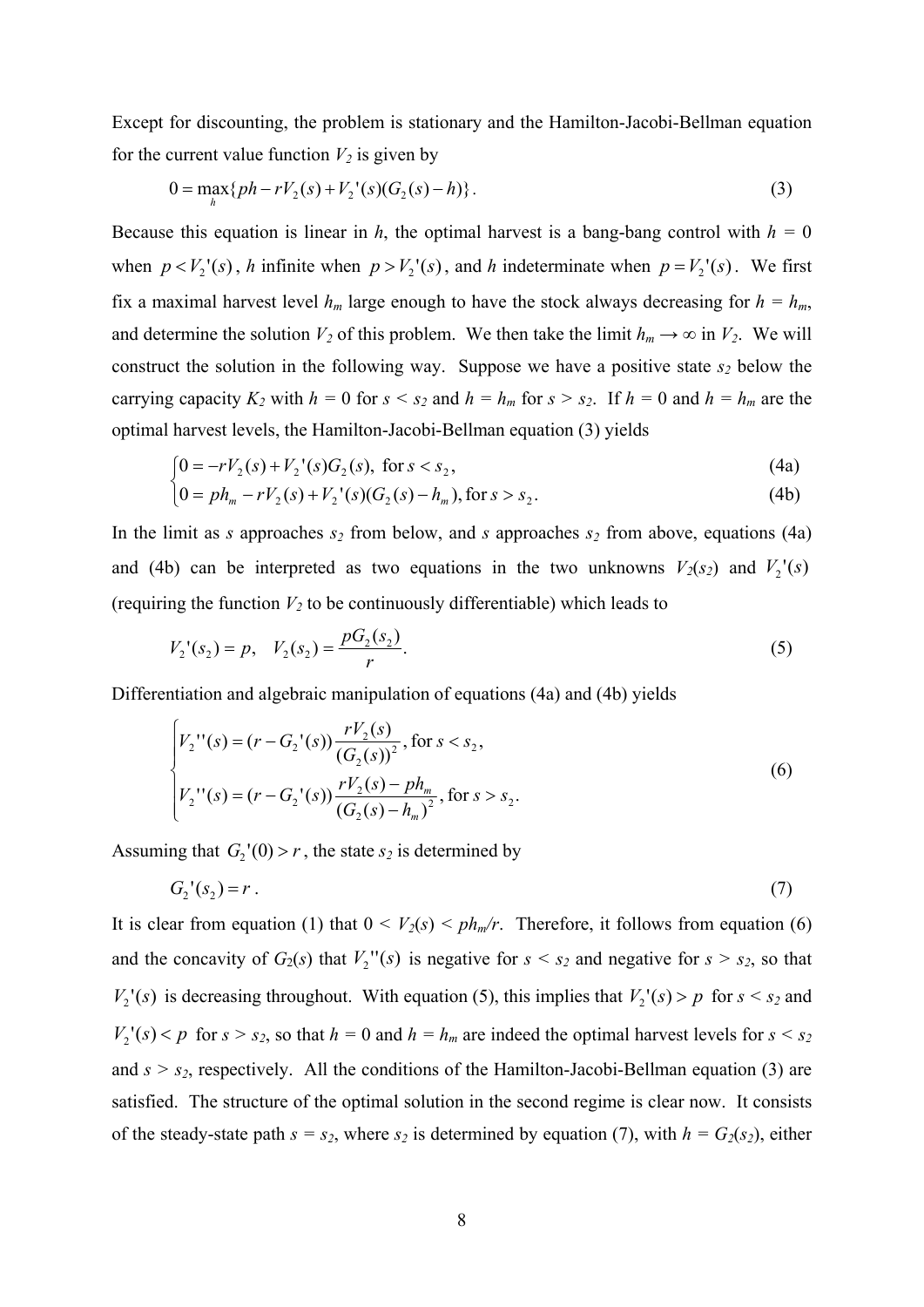preceded by a path with  $h = 0$  (if we start at a stock *s* below *s*<sub>2</sub>) or by a path with  $h = h_m$  (if we start at a stock *s* above *s*<sub>2</sub>).

Equation (7) is the standard "golden rule" of growth. The value function  $V_2$  is explicitly given by

$$
V_2(s) = \begin{cases} e^{-rt_0(s)} \frac{pG_2(s_2)}{r}, \text{ for } s < s_2\\ e^{-rt_m(s)} \frac{pG_2(s_2)}{r} + (1 - e^{-rt_m(s)}) \frac{ph_m}{r}, \text{ for } s > s_2 \end{cases}
$$
\n
$$
(8)
$$

where  $t_0(s)$  and  $t_m(s)$  can be interpreted as the times needed to reach  $s_2$  from *s* with  $h = 0$  and  $h = h_m$ , respectively. These satisfy  $t_0'(s) = -1/G_2(s)$  and  $t_m'(s) = -1/(h_m - G_2(s))$ . We now take the limit of the value function  $V_2$  for  $s > s_2$ , given by equation (8), for  $h_m \to \infty$ . It is clear that  $t_m(s) \to 0$ . Furthermore, since  $\lim_{x\to 0} (1-e^{-x})/x = 1$ , we have

$$
\lim_{h_m \to \infty} \frac{1 - e^{-rt_m(s)}}{rt_m(s)} t_m(s) ph_m = \lim_{h_m \to \infty} p \int_{s_2}^s \frac{h_m}{h_m - G_2(x)} dx = p \int_{s_2}^s dx = p(s - s_2).
$$
 (9)

In the limit, the value function  $V_2(s)$  for  $s > s_2$  takes the form

$$
V_2(s) = p(s - s_2) + \frac{pG_2(s_2)}{r}, \text{ for } s > s_2.
$$
 (10)

In the limit for  $h_m \to \infty$ , the difference  $(s - s_2)$  is harvested instantaneously and sold at price *p*.

Deriving the value function in the case where a regime shift causes a stock collapse is trivial since *s*(*t*) = 0, so that *h*(*t*) = 0 for all *t*  $\geq \tau$ . Therefore, we have *V*<sub>2</sub>(*s*) = 0 for all *s*.

We now consider the first regime. Harvest levels *h* must maximize the expected present value of net revenue

$$
MaxE\{\int_{0}^{t} e^{-rt} ph(t)dt + e^{-rt}V_{2}(s(\tau))\}
$$
  
s.t.  $\mathbf{f}(t) = G_{1}(s(t)) - h(t), s(0) = s_{0}, s(t) \ge 0, h(t) \ge 0 \text{ for all } t,$  (11)

where  $\tau$  is a stochastic variable. For a constant hazard rate  $\lambda$ , with an exponential probability distribution for the point in time *τ*, deriving the optimal solution using a Pontryagin approach is straightforward (see the appendix). However, we want to consider the possibility that the hazard rate *λ* is not constant and that it depends on the stock *s*. This can be solved with a Pontryagin approach as well (see the appendix) but we prefer to develop the Hamilton-Jacobi-Bellman equation for the value function in the first regime, directly using the hazard rate, because the analysis is more transparent.

 Starting at time *t* with stock *s* we can approximate the probability of a regime shift in a small time period *Δt* by *λ*(*s*(*t*))*Δt*, which is in fact the basic definition of the hazard rate *λ*.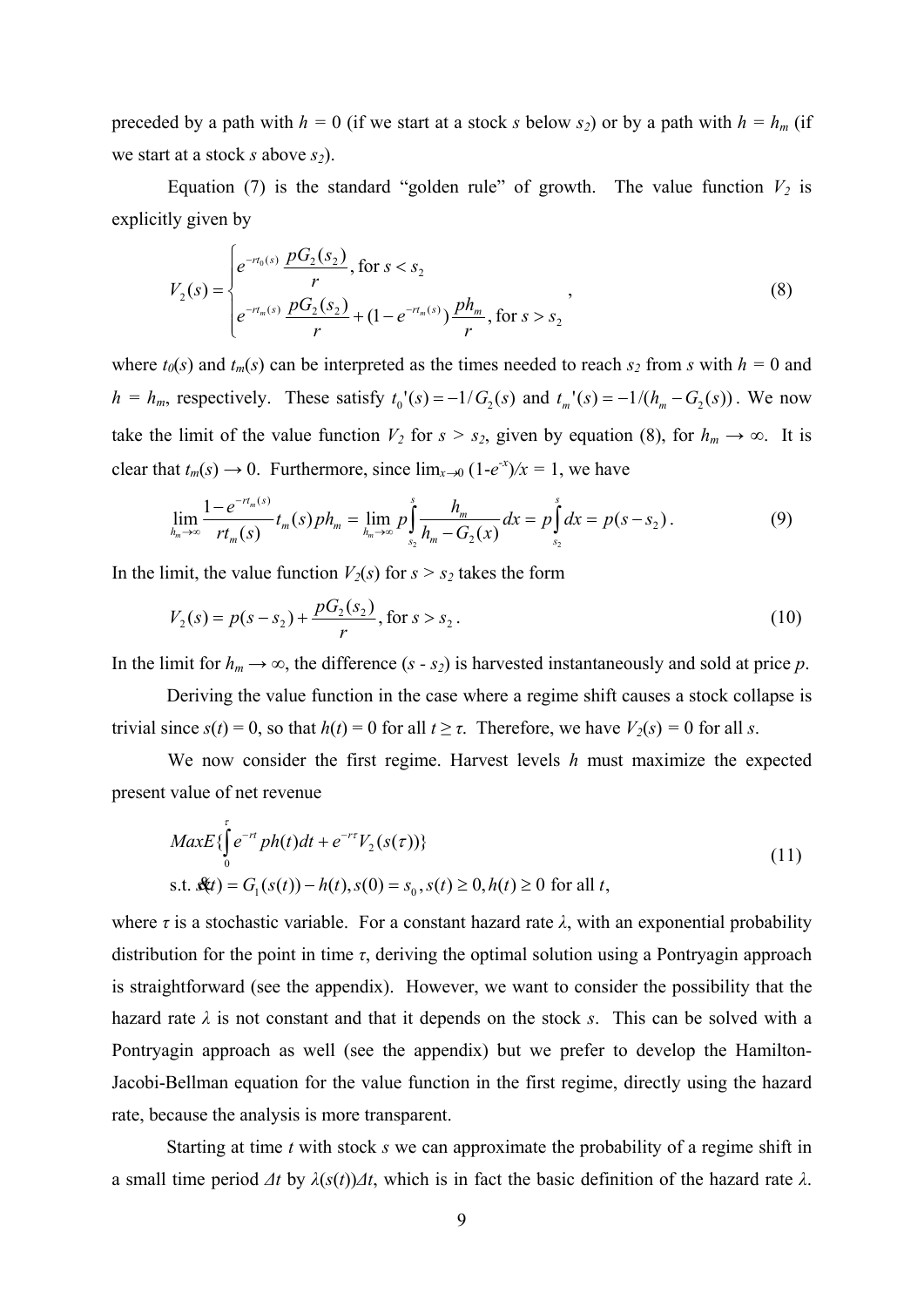The value function,  $W_l(s,t)$ , is the maximal expected value of the objective function at time *t* for stock *s* and can therefore be written as

$$
W_1(s,t) = \max_{h} \left\{ \int_{t}^{t+\Delta t} e^{-rx} ph(x) dx + (1 - \lambda(s)\Delta t)W_1(s + \Delta s, t + \Delta t) + \lambda(s)\Delta t V_2(s + \Delta s) \right\}
$$
(12)

We use the symbol *W* because we want to use the symbol *V* when we eliminate the factor  $e^{-rt}$ from the resulting Hamilton-Jacobi-Bellman equation below. By approximating the integral and moving the left-hand side of equation (12) to the right-hand side and dividing by *Δt*, we get

$$
0 = \max_{h} \{ e^{-rt} ph + \lambda(s) V_2(s + \Delta s) - \lambda(s) W_1(s + \Delta s, t + \Delta t) + \frac{W_1(s + \Delta s, t + \Delta t) - W_1(s, t)}{\Delta t} \}
$$
\n(13)

Taking the limit of equation (13) for *Δt→*0 yields

$$
0 = \max_{h} \{e^{-rt} ph + \lambda(s) V_2(s) - \lambda(s) W_1(s,t) + W_{1s}(s,t) (G_1(s) - h) + W_{1t}(s,t) \}.
$$
 (14)

Except for discounting, the problem is stationary again. By defining  $V_1(s) = e^{rt}W_1(s,t)$ , the Hamilton-Jacobi-Bellman equation for the first regime becomes

$$
0 = \max_{h} \{ ph + \lambda(s)(V_2(s) - V_1(s)) - rV_1(s) + V_1'(s)(G_1(s) - h) \}.
$$
 (15)

The structure of equation (15) is the same as the structure of equation (3). The optimal harvest in the first regime is a bang-bang control as well, with  $h = 0$  when  $p < V_1'(s)$ , h infinite when  $p > V_1'(s)$ , and *h* indeterminate when  $p = V_1'(s)$ . Again, we first impose the restriction  $0 \le h \le h_m$ . As before we search for a positive state  $s_l$ , below the carrying capacity *K<sub>1</sub>*, with  $h = 0$  for  $s \leq s_1$  and  $h = h_m$  for  $s > s_1$ , so that all the conditions of the Hamilton-Jacobi-Bellman equation (15) are satisfied. If  $h = 0$  and  $h = h_m$  are the optimal harvest levels, equation (15) yields

$$
\begin{cases}\n0 = \lambda(s)V_2(s) - (r + \lambda(s))V_1(s) + V_1'(s)G_1(s), \text{ for } s < s_1 \\
0 < h_1 + \lambda(s)V_1(s) - (n + \lambda(s))V_2(s) + V_1(s)(G_1(s) - h_1) \text{ for } s > s\n\end{cases} \tag{16a}
$$

$$
\left(0 = ph_m + \lambda(s)V_2(s) - (r + \lambda(s))V_1(s) + V_1'(s)(G_1(s) - h_m), \text{for } s > s_1\right)
$$
 (16b)

In the limit as *s* approaches  $s_1$  from below, and *s* approaches  $s_1$  from above, equations (16a) and (16b) yield two equations in the two unknowns  $V_1(s_1)$  and  $V_1'(s_1)$  (requiring the function  $V_I$  to be continuously differentiable) which leads to

$$
V_1'(s_1) = p, \quad V_1(s_1) = \frac{pG_1(s_1) + \lambda(s_1)V_2(s_1)}{r + \lambda(s_1)}.
$$
\n(17)

Differentiation of equations (16a) and (16b) yields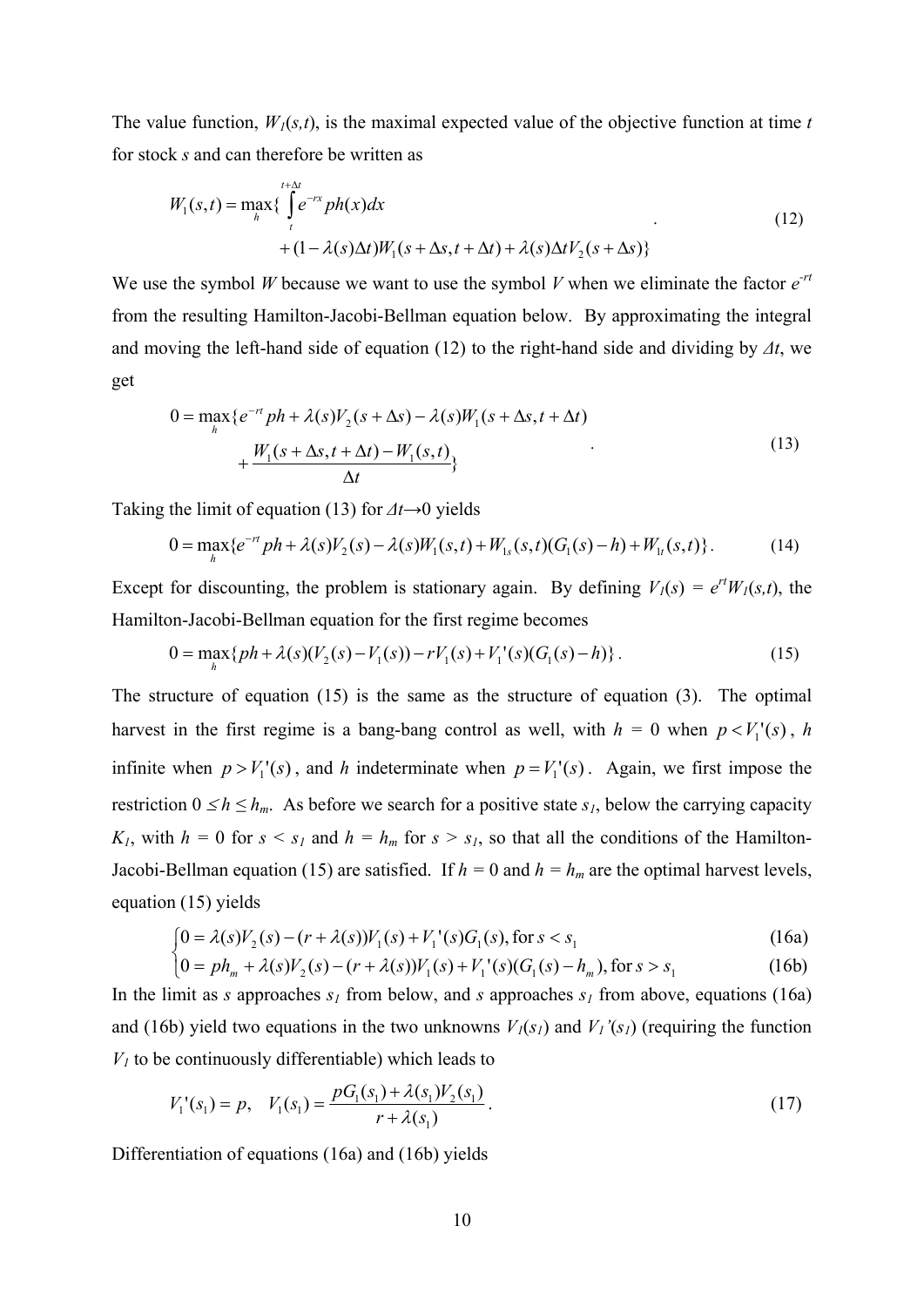$$
\begin{cases} G_1(s)V_1''(s) = f(s), & \text{for } s < s_1, \\ (G_1(s) - h_m)V_1''(s) = f(s), & \text{for } s > s_1, \end{cases} \tag{18}
$$

where

$$
f(s) = (r + \lambda(s) - G_1'(s))V_1'(s) - \lambda(s)V_2'(s) + \lambda'(s)(V_1(s) - V_2(s)).
$$
\n(19)

In order for  $h = 0$  and  $h = h_m$  to be the optimal harvest levels, we need that  $V_1'(s) > p$  for  $s <$ *s<sub>1</sub>* and  $V_1(s) < p$  for  $s > s_1$ . As a consequence, with equation (17), we need the left limit and the right limit of  $V_1''(s)$  at  $s = s<sub>I</sub>$  to be less than or equal to 0. It follows from equation (18) that this is equivalent to  $f(s) \leq 0$  for  $s < s<sub>l</sub>$  and  $f(s) \geq 0$  for  $s > s<sub>l</sub>$ , so that the state  $s<sub>l</sub>$  must satisfy  $f(s<sub>1</sub>) = 0$  or, using equations (19) and (17),

$$
G_1'(s_1) = r + \lambda(s_1) \left[ 1 - \frac{V_2'(s_1)}{p} \right] + \frac{\lambda'(s_1)}{r + \lambda(s_1)} \left[ G_1(s_1) - \frac{r}{p} V_2(s_1) \right].
$$
 (20)

The difficulty here is that we cannot generally show that  $f(s) < 0$  for  $s < s<sub>1</sub>$  and  $f(s) > 0$  for  $s$ *> s1*, as we had in the analysis of the second regime. It is reasonable to assume that  $\lambda'(s) < 0$ , because the resilience  $1/\lambda(s)$  should increase if the stock *s* increases, and that  $\lambda'(K_1) = 0$ . Furthermore, we assume that  $G_1'(0) > r + \lambda(0)$ . This guarantees that  $f(0) < 0$ and  $f(K_1) > 0$ , so that the function f is zero and switches sign from negative to positive somewhere on the interval  $(0, K<sub>1</sub>)$ . Note, however, that the function  $f$  may have multiple zeros. If *f* switches from positive to negative, the solution of equation (20) separates areas where  $h = h_m$  to the left and  $h = 0$  to the right. These points are not stable. We cannot rule out the existence of more than one stable steady state, however, so that the optimal solution may depend on the initial state. If there is an interval of singular states, instead of an isolated one, we need to have  $V_1'(s) = p$  on that interval. It follows from equation (15) that equation (17) and thus equation (20) have to hold on that interval. This is generally not possible. In what follows, we will focus on the smallest steady state  $s<sub>l</sub>$ , satisfying equation (20) with  $f(s)$  $<$  0 for  $s$   $<$   $s<sub>I</sub>$  and  $f(s)$   $>$  0 for  $s > s<sub>I</sub>$  in some neighborhood of  $s<sub>I</sub>$ . The function  $V<sub>I</sub>$  satisfying the differential equation (16), with initial condition (17), solves the Hamilton-Jacobi-Bellman equation (15) in this neighborhood. It follows that the optimal solution here consists of a steady-state path  $s = s<sub>l</sub>$ , with  $h = G<sub>l</sub>(s)$ , either preceded by a path with  $h = 0$  (if we start at a stock *s* below  $s_1$ ) or by a path with  $h = h_m$  (if we start at a stock *s* above  $s_1$ ).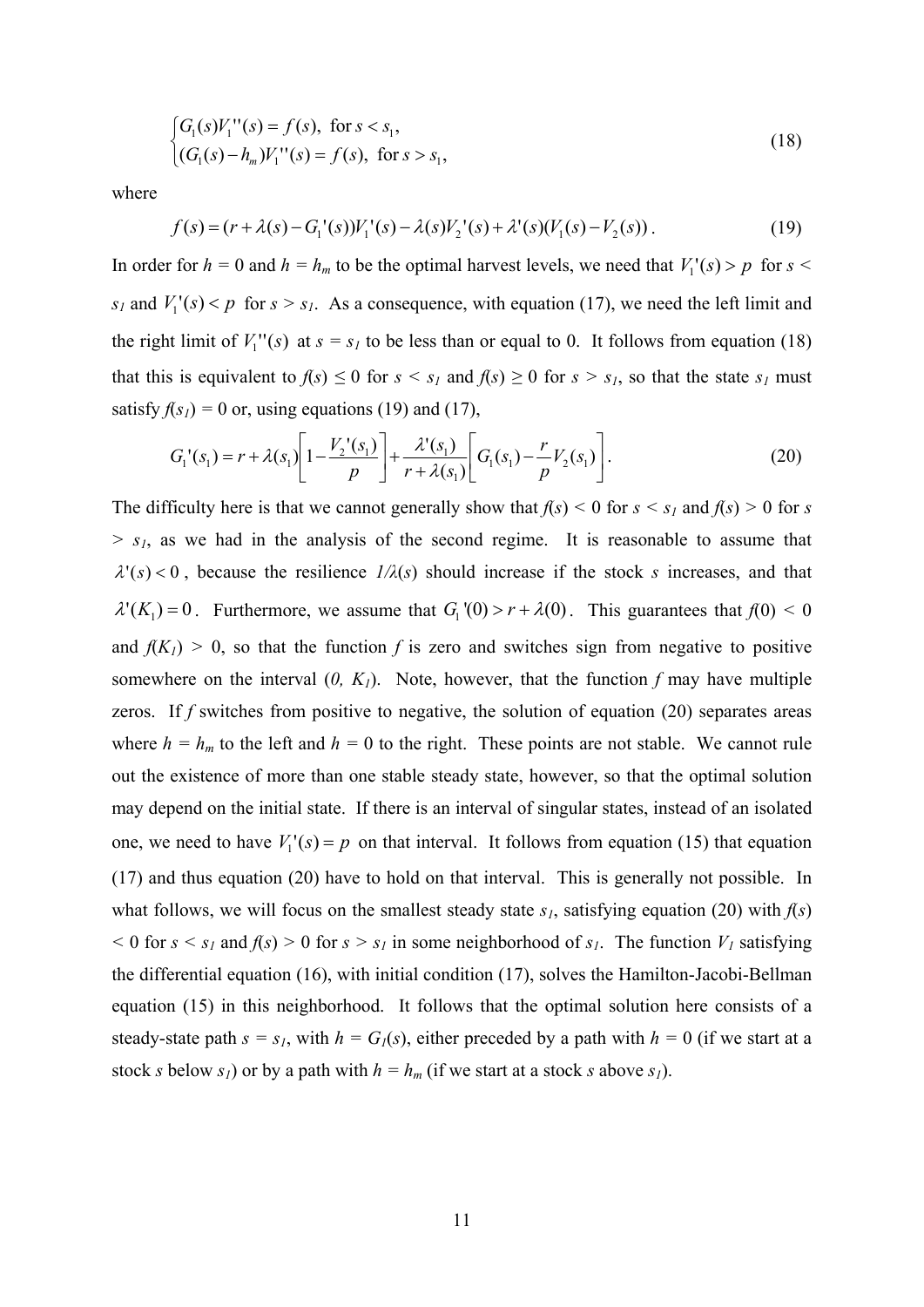Equation (20) is the "golden rule" of growth when there is the possibility of a regime shift. Our results will follow directly from this golden rule so that we do not give an explicit expression for the value function  $V_I$  where  $h_m \rightarrow \infty$ .<sup>[5](#page-12-0)</sup>

#### 3. Results

We can use the results of the analysis summarized in equation (20) to provide a characterization of the effects of regime shift on optimal management. We distinguish four cases: a) exogenous regime shift with stock collapse, b) endogenous regime shift with stock collapse, c) exogenous regime shift with changed system dynamics, and d) endogenous regime shift with changed system dynamics.

#### *Case 1: Exogenous regime shift with stock collapse*

With a constant hazard rate  $\lambda$  and a stock collapse, we have that  $\lambda'(s) = 0$  and  $V_2 = 0$  so that the condition for the steady-state stock prior to a regime shift (as shown in equation (20)) becomes

$$
G_1'(s_1) = r + \lambda. \tag{21}
$$

This result shows that potential future regime shift increases the discount rate leading to a lower steady-state stock than without the possibility of collapse.

#### *Case 2: Endogenous regime shift with stock collapse*

If the hazard rate  $\lambda$  depends on the stock *s*, the condition for the steady-state stock prior to a regime shift with potential total stock collapse  $V_2 = 0$  becomes

$$
G_1'(s_1) = r + \lambda(s_1) + \frac{\lambda'(s_1)G_1(s_1)}{r + \lambda(s_1)}.
$$
\n(22)

In this case we have two effects and the net effect is ambiguous (note that  $\lambda'(s) < 0$ ). The effect shown in Case 1 above (the addition of the term  $\lambda(s)$ ) will tend to increase the intensity of harvest and decrease the steady-state stock. However, the desire to avoid a regime shift will tend to decrease the intensity of harvest and increase the steady-state stock because the final term  $(s_1)$  $'(s_1)G_1(s_1)$ 1  $1^{10}1^{10}1$  $r + \lambda(s)$  $s_1)G_1(s)$ λ λ + in equation (22) is negative. The overall effect is ambiguous. The effect of the potential regime shift on steady-state stock will depend on

<span id="page-12-0"></span><sup>&</sup>lt;sup>5</sup>The expressions are available from the authors upon request.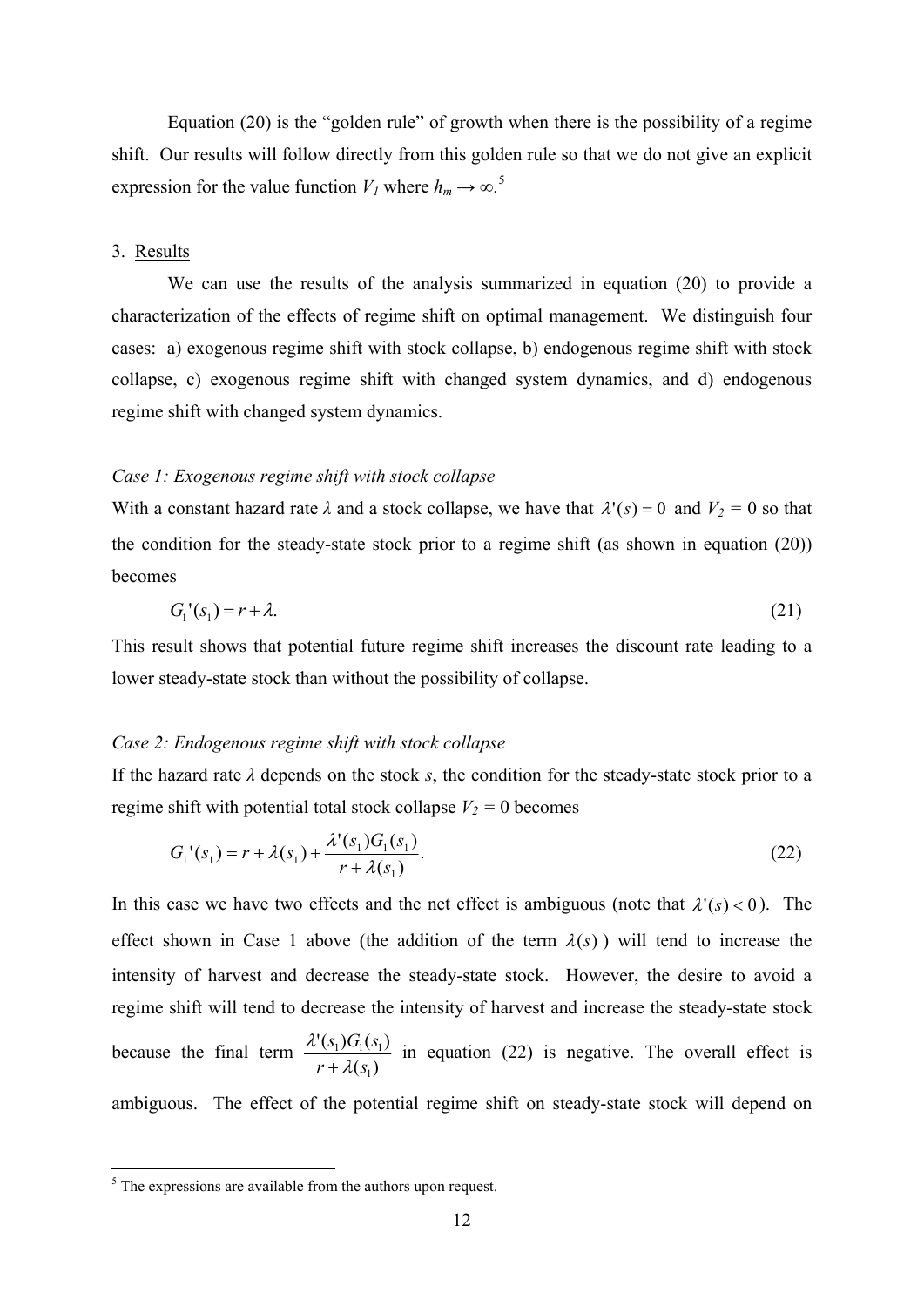which effect dominates. The previous literature has focused on this case (e.g., Reed 1988, Clarke and Reed 1994, Tsur and Zemel 1996).

#### *Case 3: Exogenous regime shift with changed system dynamics*

If the hazard rate  $\lambda$  is constant and the regime shift causes a shift in system dynamics we have that  $\lambda'(s) = 0$  and  $V_2'(s_1) = p$  so that the condition for the steady-state stock prior to a regime shift becomes

$$
G_1'(s_1) = r. \tag{23}
$$

The steady-state stock in this case is the same as without the possibility of a regime shift. An exogenous probability of regime shift that causes a change in system dynamics, but not an immediate change in stock levels, will not change optimal management. Note that  $s_l$  is larger than  $s_2$  (determined by equation (7)) because of the conditions on the growth functions  $G_1$ and *G2* in section 2. If the regime shift occurs, management will adjust to the new situation, with a lower steady-state value. However, prior to regime shift it is optimal to manage according to the current (not future) conditions.

#### *Case 4: Endogenous regime shift with changed system dynamics*

If the hazard rate *λ* depends on the stock *s* and a regime shift causes a shift in system dynamics, the condition for the steady-state stock prior to a regime shift becomes

$$
G_1'(s_1) = r + \frac{\lambda'(s_1)}{r + \lambda(s_1)} \left[ G_1(s_1) - \frac{r}{p} V_2(s_1) \right]
$$
 (24)

which can be rewritten as

$$
G_1'(s_1) = r + \frac{\lambda'(s_1)}{r + \lambda(s_1)} \frac{r}{p} \left[ \frac{pG_1(s_1)}{r} - V_2(s_1) \right].
$$
 (25)

The term between brackets is positive which can be seen as follows. With initial state *s1*, the objective in (11) is maximized by  $h = G_I(s_I)$ . It follows that

$$
V_1(s_1) = E\{\int_0^r e^{-rt} p G_1(s_1) dt + e^{-rt} V_2(s_1) \} = (1 - E e^{-rt}) \left[ \frac{p G_1(s_1)}{r} - V_2(s_1) \right] + V_2(s_1). \tag{26}
$$

 $V_1(s_1)$  must be larger than  $V_2(s_1)$  because the maximizing  $h = G_1(s_1)$  must give a larger value than implementing the optimal harvesting policy for the second regime from the beginning. It follows that the term between brackets in equation (25) is positive. Furthermore, because  $\lambda'(s_1) < 0$ , it is clear now that  $G_1'(s_1) < r$ , so that optimal management is precautionary in this case: the potential for a regime shift will decrease the harvest rate and increase the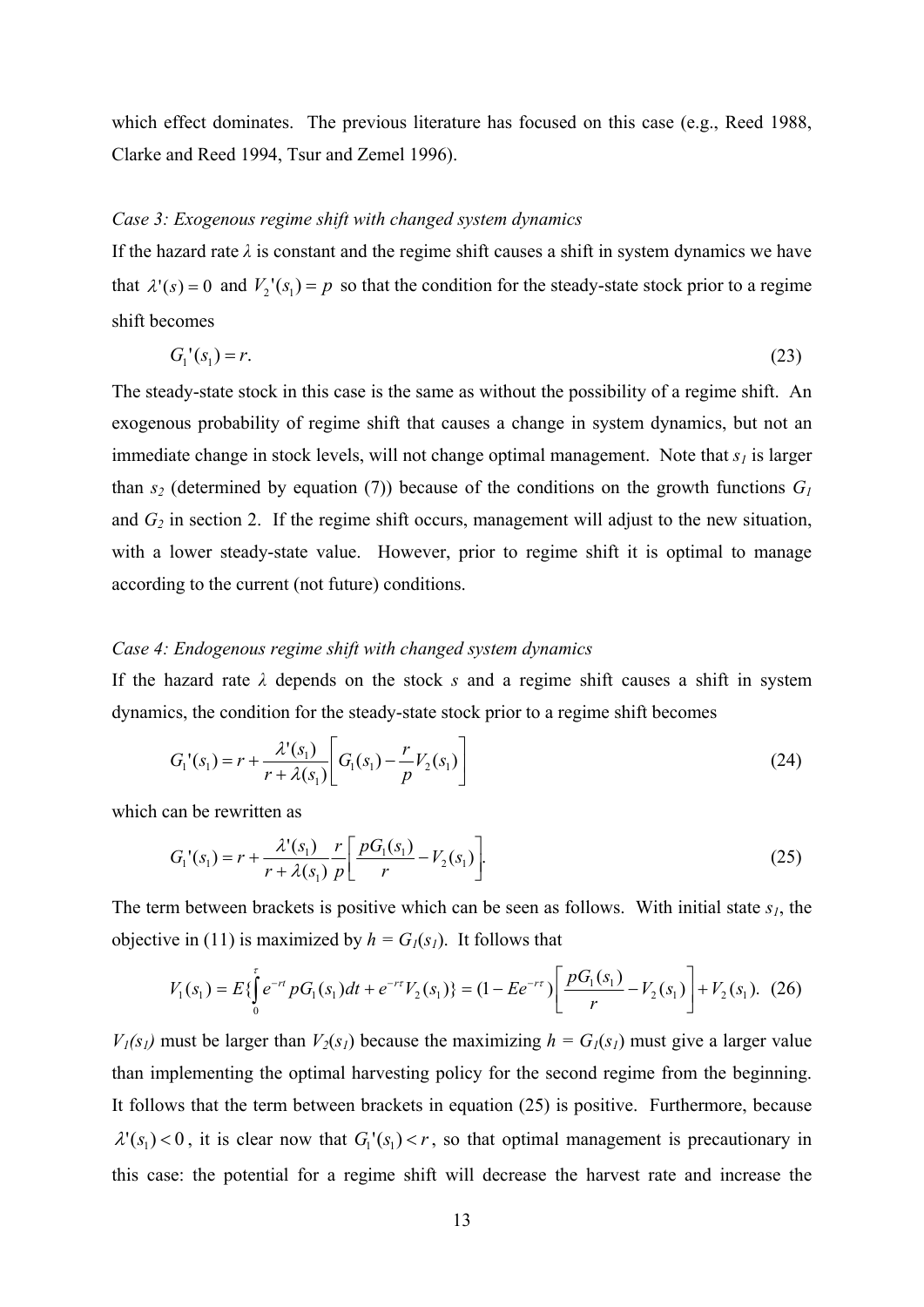steady-state stock level. How much the steady-state stock will increase under precautionary optimal management depends on the difference between the growth functions  $(G_1(s))$  and  $G_2(s)$ ), on the probability characteristics of the regime shift  $(\lambda(s))$ , and on the discount rate (*r*).

#### 4. Discussion

As we demonstrated above, for the case when regime shift causes a shift in system dynamics and when management actions influence the probability of a shift from a desirable to an undesirable regime, optimal management involves precautionary actions that reduce the probability of regime shift. This result, where uncertainty regarding potentially harmful future consequences leads to actions that reduce potential risks, accords with much recent writing in environmental and resource management on the "Precautionary Principle" (e.g. Lauck et al. 1998, Raffensperger and Tickner 1999). To date, the Precautionary Principle has lacked rigorous justification except under rather limited conditions (Gollier et al. 2000). However, with an exogenous probability of regime shift (i.e., when management actions do not affect the probability of regime shift) and where the regime shift affects system dynamics but does not cause stock collapse, optimal management prior to regime shift is unaffected by the potential for regime shift. Once a regime shift has occurred, management will be adjusted to fit the new conditions. Any change in management prior to the regime shift involves a loss of profit from failing to satisfy the golden rule of growth in the initial regime.

 These results contrast with prior results in the literature that show that the potential for a catastrophic collapse in stock will cause either an increase in exploitation (which is the opposite of precautionary action) or an ambiguous effect. In the models of catastrophic collapse of a renewable resource such as a fishery, the collapse causes the stock of a renewable resource to fall, with either no future harvest or an eventual recovery to pre-crash conditions. In either event, the collapse causes the destruction of a valuable asset. Knowing that there is some potential for asset destruction, a manager will be more aggressive in harvesting the resource in order to gain profits prior to potential destruction. So, for example, the risk of a forest fire that would destroy timber assets gives an incentive for a landowner to harvest timber sooner than if there were no risk of fire (Reed 1984). This stock effect works to increase the manager's discount rate in the same way that an increase in risk of mortality increases the discount rate for an individual. The increase in the discount rate shifts optimal management towards immediate consumption and away from savings and investment.

 We summarize the differences between our results where regime shift leads to changes in system dynamics and the prior literature on stock collapse in Table 1. Regime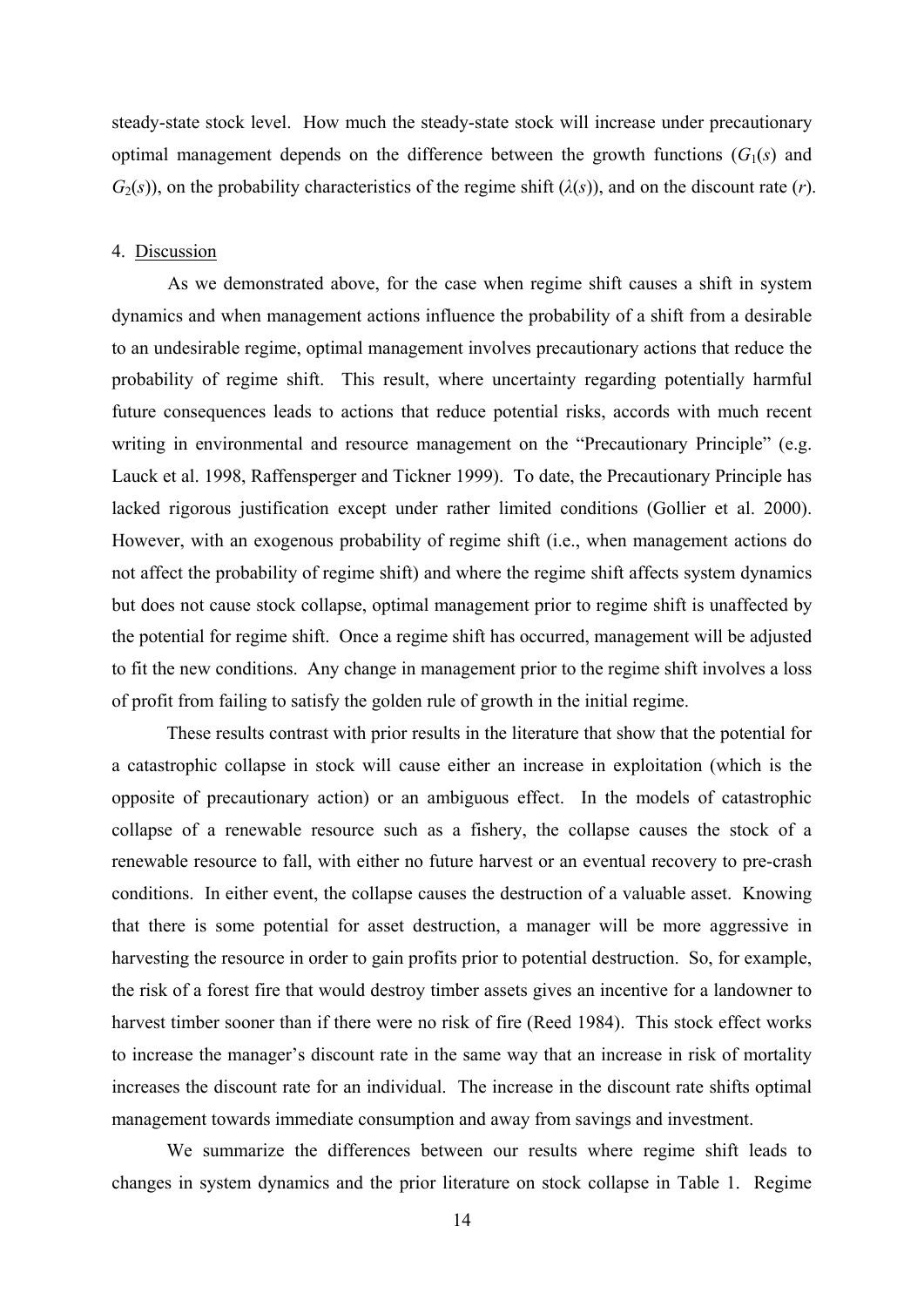shifts with changes in system dynamics (but no stock effect) do not cause a change in optimal management by themselves (Case III). Only if management actions lead to changes in the probability of a regime shift (via changes in the state of the system) will the potential for regime shift lead to changes in optimal management (Case IV). In this case, optimal management is to become precautionary in the sense that a threat of future regime shift will cause managers to reduce current harvests and increase the stock of the resource. For climate change, this would mean that consideration of the potential of future regime shifts should cause a decrease in current emissions of greenhouse gases. In contrast, the potential for stock collapse itself causes a shift in optimal management towards more aggressive exploitation (Case I). With endogenous probabilities, management tends to become more precautionary, but whether this is sufficient to override the stock effect is ambiguous (Case II).

|                               | Exogenous Probability<br>of | Endogenous Probability of |
|-------------------------------|-----------------------------|---------------------------|
|                               | Regime Shift                | Regime Shift              |
| <b>Stock Effect</b>           | Case I                      | Case II                   |
|                               | Increased exploitation      | Ambiguous result          |
| <b>System Dynamics Effect</b> | Case III                    | Case IV                   |
|                               | No effect                   | Decreased exploitation    |

Table 1: Comparison of models and results

We have assumed that if the regime shift occurs, it is a once and for all shift. In reality, however, it is likely that there will be potential for the regime to shift back again to the original regime or for it to shift between a number of different regimes. Analyzing these possibilities implies a more complicated analysis with a series of nested Hamilton-Jacobi-Bellman equations with value functions characterizing the different regimes. Doing so will change the results, of course, but not the logic that we find in our simple model above with only one potential regime shift. Another potentially fruitful avenue for future research is to extend the model of uncertainty. Using a hazard rate is a very convenient approach and it captures many important features of the problem. This approach, however, does not allow for endogenous learning about probabilities of regime shift with additional experience or with active experimentation. Incorporating the option to learn would be an interesting extension of the approach. Finally, our model assumes constant prices and abstracts from costs that change with harvest or stock levels. Having a non-linear objective function in the control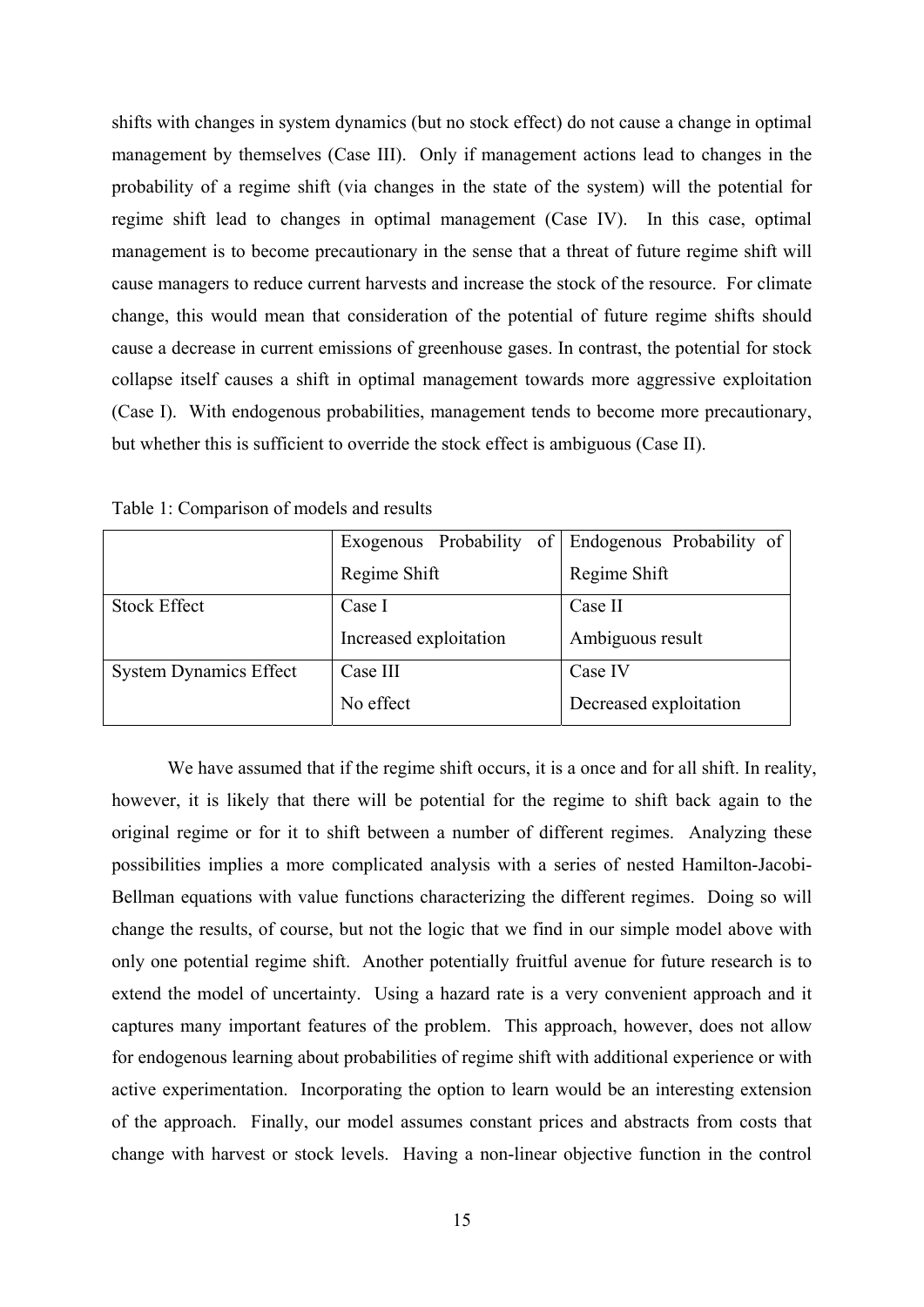variable would make the model more difficult to solve. In principle such a model could be solved, at least numerically. We leave such extensions for further research.

#### References

**Aronsson, T., K. Backlund and K.-G. Löfgren.** 1998. "Nuclear power, externalities and non-standard Pigouvian taxes: a dynamic analysis under uncertainty." *Environmental and Resource Economics* 11(2): 177-195.

**Azariadis, C.** 1981. "Self-fulfilling prophesies." *Journal of Economic Theory* 25: 380-396.

**Banerjee, A.V.** 1992. "A simple model of herd behavior." *Quarterly Journal of Economics* 107(3): 797-817.

**Bikhchandani, S., D. Hirschleifer and I. Welch.** 1992. "A theory of fads, fashion, custom and cultural change as information cascades." *Journal of Political Economy* 100(5): 992- 1026.

**Brock, W.A. and C.H. Hommes.** 1998. "Heterogeneous beliefs and routes to chaos in a simple asset pricing model." *Journal of Economic Dynamics & Control* 22(8/9): 1235-1274.

**Brock, W.A., C.H. Hommes and F.O.O. Wagener.** 2009. **"**More hedging instruments may destabilize markets." *Journal of Economic Dynamics & Control* 33(11): 1912-1928.

**Brock, W.A. and D. Starrett.** 2003. "Managing systems with non-convex positive feedback." *Environmental and Resource Economics* 26(4): 575–602.

**Brozovic, N. and W. Schlenker.** 2008. "Optimal management of an ecosystem with an unknown threshold." http://ssrn.com/abstract=990613.

**Carpenter, S.R.** 2003. *Regime Shifts in Lake Ecosystems: Pattern and Variation.* Oldendorf: International Ecology Institute.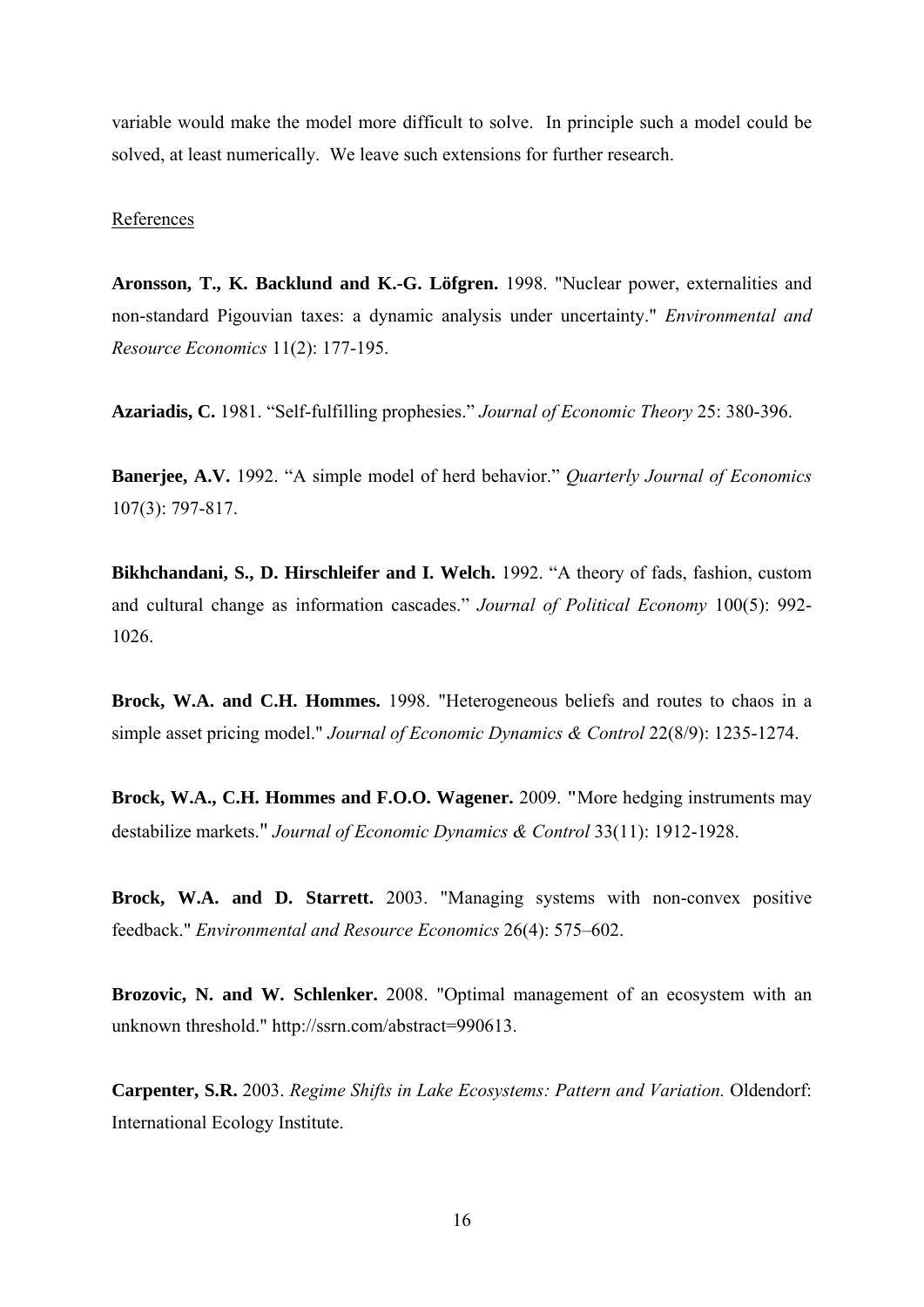**Carpenter, S.R., D. Ludwig, and W.A. Brock.** 1999. "Management and eutrophication for lakes subject to potentially irreversible change." *Ecological Applications* 9(3): 751-771.

**Cass, D. and K. Shell.** 1983. "Do sunspots matter?" *Journal of Political Economy* 91(2): 193-227.

**Clarke, H.R. and W. J. Reed.** 1994. "Consumption/pollution tradeoffs in an environment vulnerable to pollution-related catastrophic collapse." *Journal of Economic Dynamics & Control* 18(5): 991–1010.

**Cropper, M.L.** 1976. "Regulating activities with catastrophic environmental effects." *Journal of Environmental Economics and Management* 3(1): 1–15.

**Gennotte, G., and H. Leland.** 1990. "Market liquidity, hedging, and crashes." *American Economic Review* 80(5): 999-1021.

**Gjerde J., S. Grepperud and S. Kverndokk.** 1999. "Optimal climate policy under the possibility of a catastrophe." *Resource and Energy Economics* 21(3/4): 289-317.

**Gladwell, M.** 2000. *The tipping point: how little things can make a big difference.* Little, Brown and Company.

**Gollier, C., B. Jullien and N. Treich.** 2000. ''Scientific progress and irreversibility: an economic interpretation of the 'Precautionary Principle'.'' *Journal of Public Economics* 75(2): 229-253.

**Guo, X., J. Miao and E. Morellec.** 2005. "Irreversible investment with regime shifts." *Journal of Economic Theory* 122(1): 37-59.

**Hamilton, J.** 1989. "A new approach to the economic analysis of nonstationary time series and the business cycle." *Econometrica* 57(2): 357–384.

**Hughes, T.P., A.H. Baird, D.R. Bellwood, M. Card, S.R. Connolly, C. Folke, R. Grosberg, O. Hoegh-Guldberg, J.B.C. Jackson, J. Kleypas, J.M. Lough, P. Marshall, M.**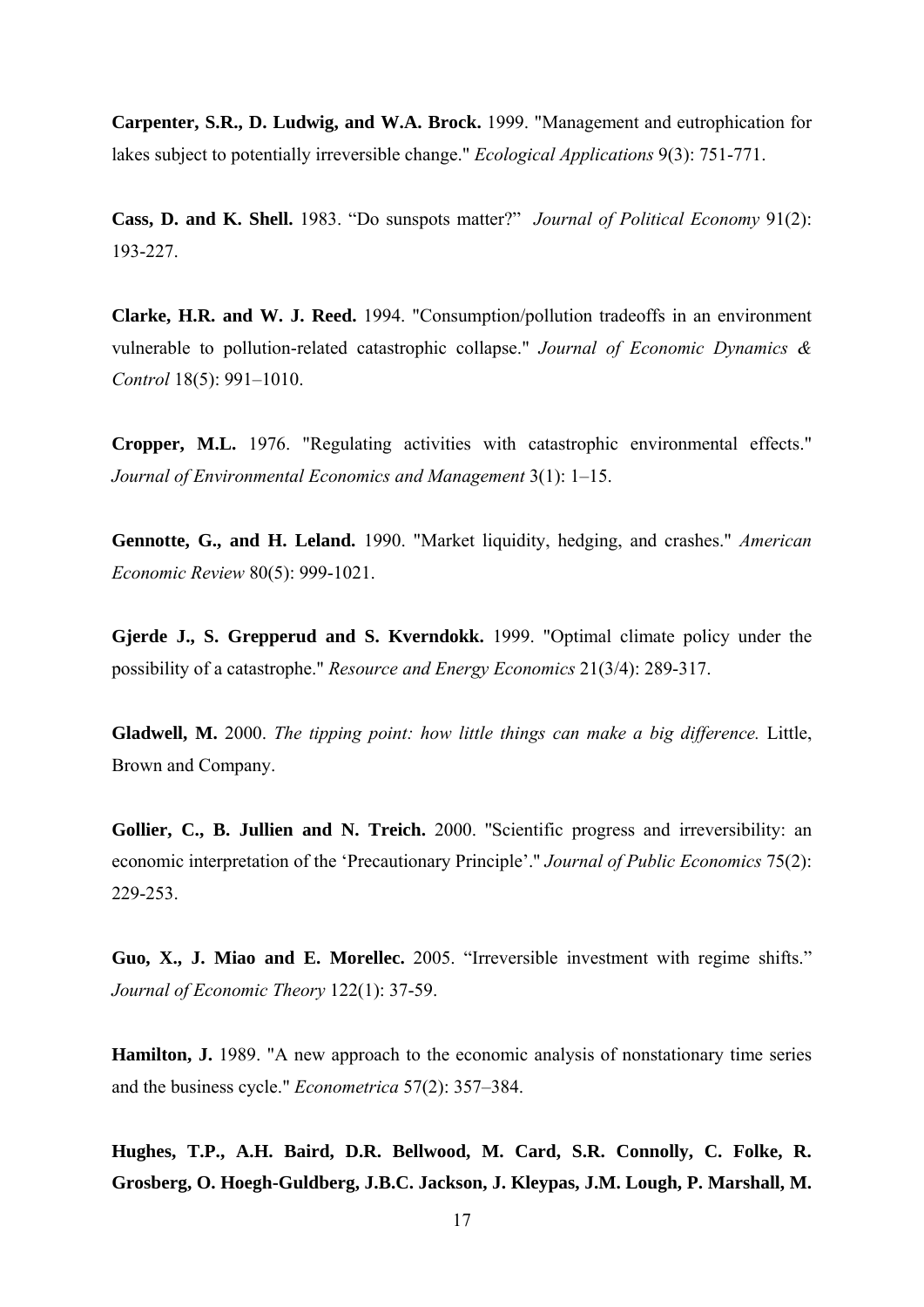**Nyström, S.R. Palumbi, J.M. Pandolfi, B. Rosen and J. Roughgarden.** 2003. "Climate change, human impacts, and the resilience of coral reefs." *Science* 301: 929–933.

**Janssen, M.A., J.M. Anderies and B.H. Walker.** 2004. "Robust strategies for managing rangelands with multiple stable attractors." *Journal of Environmental Economics and Management* 47(1): 140-162.

**Kamien, M. and N. Schwartz.** 1971. "Optimal maintenance and sale age for a machine subject to failure." *Management Science* 17(8): 495-504.

**Keller, K., B.M. Bolker and D.F. Bradford.** 2004. "Uncertain climate thresholds and economic optimal growth." *Journal of Environmental Economics and Management* 48(1): 723–741.

**Lauck, T., C.W. Clark, M. Mangel and G.R. Munro.** 1998. "Implementing the Precautionary Principle in fisheries management through marine reserves." *Ecological Applications* 8: S72-S78.

**Mäler, K.-G., A. Xepapadeas and A. de Zeeuw.** 2003. "The economics of shallow lakes." *Environmental and Resource Economics* 26(4): 603–624.

**Mäler, K.-G., C.-Z. Li and G. Destouni.** 2007. "Pricing resilience in a dynamic economyenvironment system: A capital-theoretic approach." Beijer Discussion Paper 208.

**Nævdal, E.** 2001. "Optimal regulation of eutrophying lakes, fjords and rivers." *American Journal of Agricultural Economics* 83(4): 972–984.

**Nævdal, E.** 2003. "Optimal regulation of natural resources in the presence of irreversible threshold effects." *Natural Resource Modeling* 16(3): 305–333.

**Nævdal, E.** 2006. "Dynamic optimization in the presence of threshold effects when the location of the threshold is uncertain with an application to a possible disintegration of the western Antarctic ice sheet." *Journal of Economic Dynamics & Control* 30(7): 1131-1158.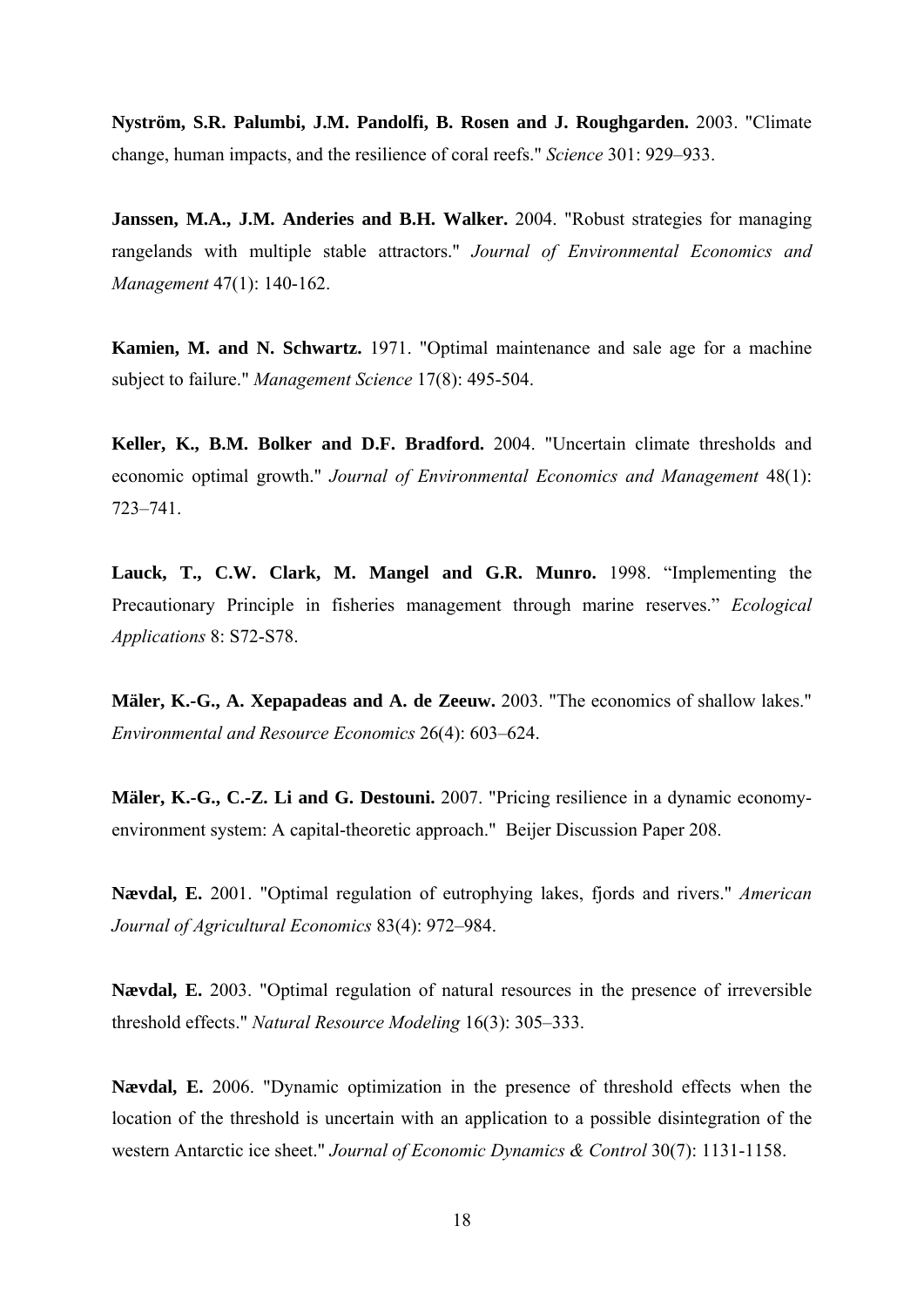**Perrings, C. and B. Walker.** 1997. "Biodiversity, resilience and the control of ecologicaleconomic systems: the case of fire-driven rangelands." *Ecological Economics* 22(1): 73-83.

**Peterson, G.D., S.R. Carpenter, and W.A. Brock.** 2003. "Uncertainty and the management of multistate ecosystems: An apparently rational route to collapse." *Ecology* 84(6): 1403– 1411.

**Raffensperger, C. and J. Tickner** (Eds.). 1999. *Protecting public health and the environment: Implementing the Precautionary Principle*. Washington, DC: Island Press.

**Reed, W.J.** 1984. "The effects of the risk of fire on the optimal roatation of a forest." *Journal of Environmental Economics and Management* 11(2):180-190.

**Reed, W.J.** 1987. "Protecting a forest against fire: Optimal protection patterns and harvest policies." *Natural Resource Modeling* 2: 23-54.

**Reed, W.J.** 1988. "Optimal harvesting of a fishery subject to random catastrophic collapse." *IMA Journal of Mathematics Applied in Medicine & Biology* 5(3): 215-235.

**Reed, W.J.** 1989. "Optimal investment in the protection of a vulnerable biological resource." *Natural Resource Modeling* 3: 463-480.

**Reed, W.J. and H. Echavarria Heras.** 1992. "The conservation and exploitation of vulnerable resources." *Bulletin of Mathematical Biology* 54(2-3): 185-207.

**Scharfstein, D.S. and J.C. Stein.** 1990. "Herd behavior and investment." *American Economic Review* 80(3): 465-479.

**Scheffer, M.** 1997. *The ecology of shallow lakes.* London: Chapman and Hall.

**Scheffer, M., S. R. Carpenter, J. A. Foley, C. Folke and B.Walker.** 2001. "Catastrophic shifts in ecosystems." *Nature* 413: 591-596.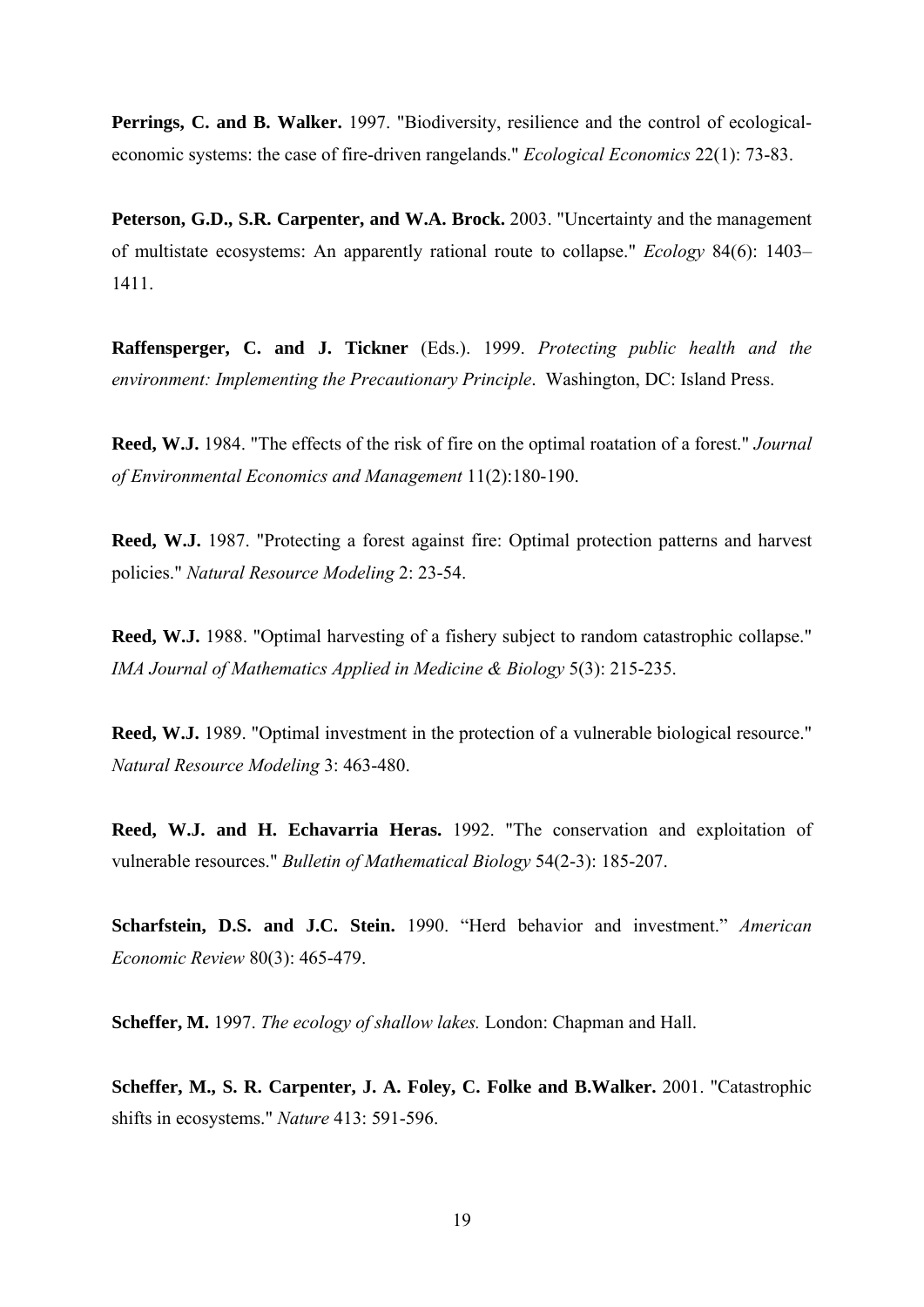**Spence, M. and D. Starrett.** 1975. "Most rapid approach paths in accumulation problems." *International Economic Review* 16(2): 388–403.

Tsur, Y. and A. Zemel. 1995. "Uncertainty and irreversibility in groundwater management." *Journal of Environmental Economics and Management* 29(2): 149–161.

**Tsur, Y. and A. Zemel.** 1996. "Accounting for global warming risks: resource management under event uncertainty." *Journal of Economic Dynamics & Control* 20(6/7): 1289–1305.

**Tsur, Y. and A. Zemel.** 1998. "Pollution control in an uncertain environment." *Journal of Economic Dynamics & Control* 22(6): 967–975.

**Tsur, Y. and A. Zemel.** 2006. "Welfare measurement under threats of environmental catastrophes." *Journal of Environmental Economics and Management* 52(1): 421-429.

**Tsur, Y., and A. Zemel.** 2008. "Regulating environmental threats." *Environmental and Resource Economics* 39(3): 297-310.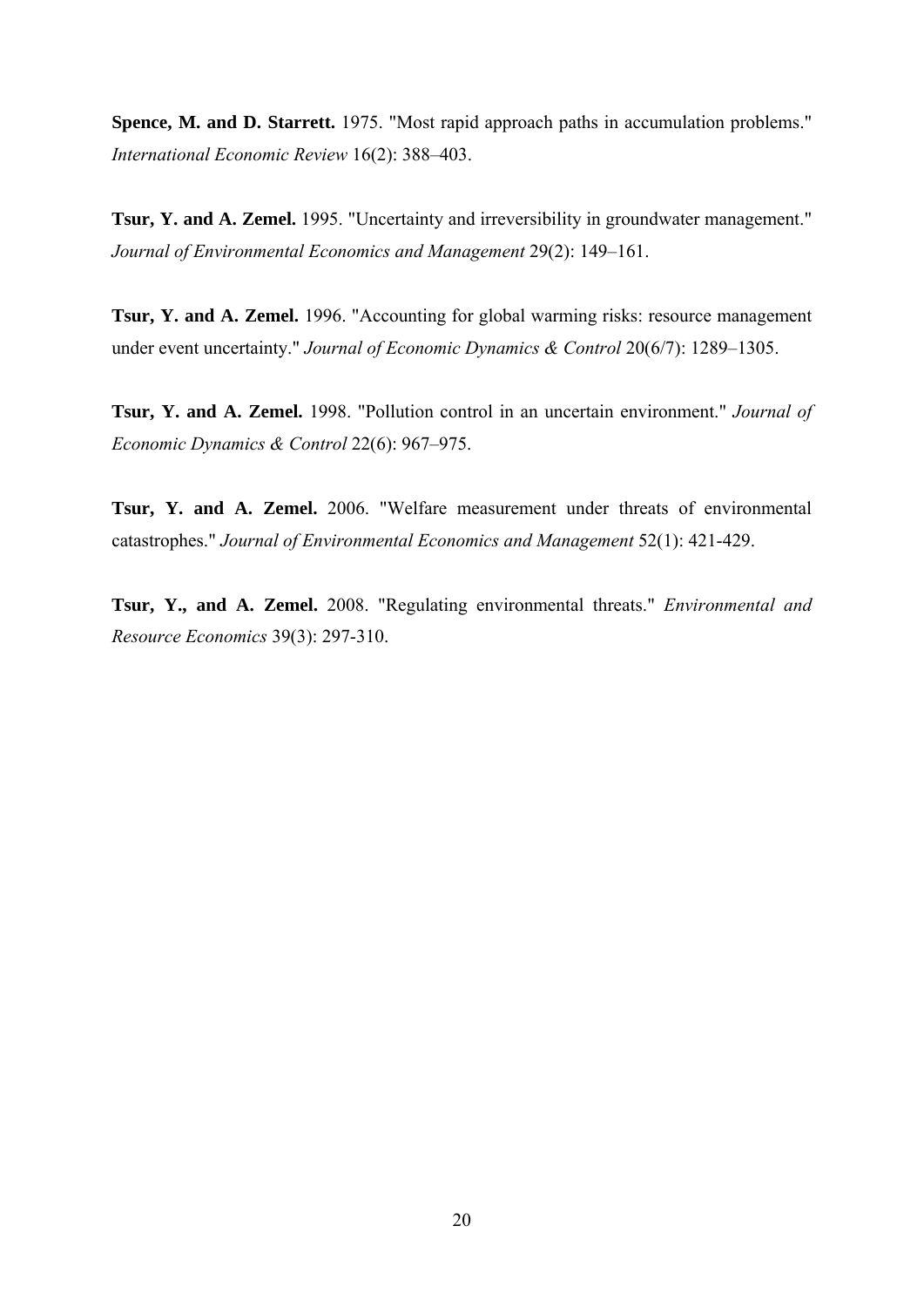#### Appendix

#### a) *Constant hazard rate*

In the first regime with carrying capacity  $K_I$ , starting from stock levels that are higher than  $s_2$ , harvest levels  $h$  must maximize the expected value of the revenue

$$
\int_{0}^{\tau} e^{-rt} ph(t)dt + e^{-rt} V_2(s(\tau)),
$$
\n(A1)

subject to stock dynamics with growth function  $G_l$ . For a constant hazard rate  $\lambda$  we can easily write this expected value as follows:

$$
\int_{0}^{\infty} \lambda e^{-\lambda \tau} \left\{ \int_{0}^{\tau} e^{-rt} ph(t) dt + e^{-rt} V_2(s(\tau)) \right\} d\tau
$$
 (A2)

or, by changing the order of integration,

$$
\int_{0}^{\infty} \left(\int_{t}^{\infty} \lambda e^{-\lambda \tau} d\tau\right) e^{-rt} ph(t) dt + \int_{0}^{\infty} \lambda e^{-(r+\lambda)\tau} V_{2}(s(\tau)) d\tau, \tag{A3}
$$

which leads to

$$
\int_{0}^{\infty} e^{-(r+\lambda)t} \{ph(t) + \lambda V_2(s(t))\} dt.
$$
 (A4)

The current value Pontryagin function for this problem reads as

$$
P(s, \mu, h) = ph + \lambda V_2(s) + \mu (G_1(s) - h).
$$
 (A5)

Maximizing with respect to the harvest *h* yields that  $h = 0$ , if  $p < \mu$ ,  $h = \infty$ , if  $p > \mu$ , and *h* is singular, if  $p = \mu$ . If the optimal harvest is singular on a time interval, we have there the condition  $\mu(t) = p$  for the co-state  $\mu$ . From the co-state equation

$$
\mathbf{\mathcal{A}}(t) = (r + \lambda)\mu(t) - \lambda V_2'(s(t)) - \mu(t)G_1'(s(t))
$$
\n(A6)

it follows that on such an interval

$$
G_1'(s) = r + \lambda - \lambda \frac{V_2'(s)}{p}
$$
 (A7)

for a constant *s* with  $h = G<sub>I</sub>(s)$ . Case 1 and case 3 follow immediately.

#### b) *Variable hazard rate*

With the hazard function *λ* given by

$$
\lambda(t) = \lim_{\Delta t \to 0} \frac{P(\tau \in \{t, t + \Delta t \mid \tau \notin \{0, t\})}{\Delta t}
$$
\n(A8)

the probability *S* that no regime shift has occurred up to time *t* is given by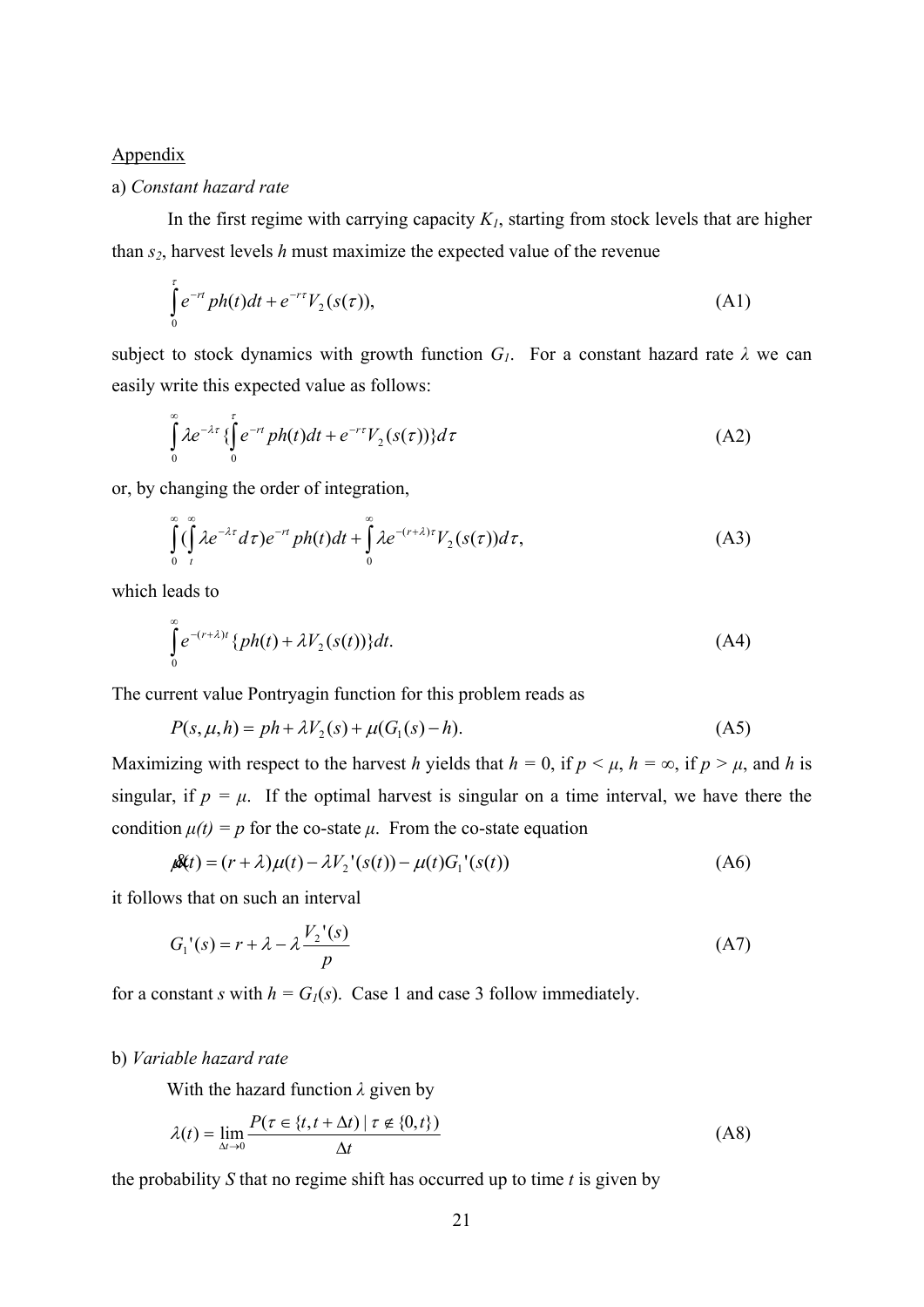$$
S(t) = \lim_{\Delta t \to 0} \prod_{i} (1 - \lambda(i\Delta t)\Delta t) = \lim_{\Delta t \to 0} \exp\left\{\sum_{i} \ln(1 - \lambda(i\Delta t)\Delta t)\right\} =
$$
  
= 
$$
\lim_{\Delta t \to 0} \exp\left\{-\sum_{i} \lambda(i\Delta t)\Delta t\right\} = \exp\left\{-\int_{0}^{t} \lambda(x)dx\right\},
$$
 (A9)

so that the cumulative distribution function  $S^c$  for the time  $\tau$  of the regime shift becomes

$$
S^{c}(t) = P(\tau < t) = 1 - S(t) = 1 - e^{-\int_{0}^{t} \lambda(x)dx}.
$$
\n(A10)

This yields as expected value of the revenue

$$
\int_{0}^{\infty} \left\{ \int_{0}^{\tau} e^{-rt} ph(t) dt + e^{-rt} V_2(s(\tau)) \right\} dS^{c}(\tau)
$$
\n(A11)

or, by changing the order of integration,

$$
\int_{0}^{\infty}(\int_{t}^{\infty}dS^{c}(\tau))e^{-rt}ph(t)dt+\int_{0}^{\infty}e^{-r\tau}V_{2}(s(\tau))dS^{c}(\tau),
$$

or

$$
\int_{0}^{\infty} e^{-\int_{0}^{t} \lambda(x) dx} e^{-rt} ph(t) dt + \int_{0}^{\infty} e^{-rt} V_{2}(s(\tau)) \lambda(\tau) e^{-\int_{0}^{t} \lambda(x) dx} d\tau,
$$
 (A12)

which leads to

$$
\int_{0}^{\infty} e^{-\int_{0}^{t} (r+\lambda(x))dx} \{ph(t) + \lambda(t)V_{2}(s(t))\}dt.
$$
\n(A13)

It is convenient to introduce a second state variable *q* by

$$
q(t) = \int_{0}^{t} \lambda(x)dx, \mathbf{g}(t) = \lambda(t), q(0) = 0.
$$
 (A14)

Assuming that the hazard rate *λ* is a function of the stock *s*, the current value Pontryagin function for this problem reads as

$$
P(s,q,\mu,\sigma,h) = e^{-q} (ph + \lambda(s) V_2(s)) + \mu(G_1(s) - h) + \sigma \lambda(s). \tag{A15}
$$

Maximizing with respect to the harvest *h* yields that  $h = 0$ , if  $e^{q}p < \mu$ ,  $h = \infty$ , if  $e^{q}p > \mu$ , and *h* is singular, if  $e^{t}p = \mu$ . If the optimal harvest is singular on a time interval, we have there the condition  $\mu(t) = e^{-q(t)}p$  for the co-state  $\mu$ . From the co-state equation in  $\mu$ 

$$
\mathbf{\mathcal{A}}(t) = r\mu(t) - e^{-q(t)} \left\{ \lambda'(s(t)) V_2(s(t)) + \lambda(s(t)) V_2'(s(t)) \right\} \n- \mu(t) G_1'(s(t)) - \sigma(t) \lambda'(s(t))
$$
\n(A16)

with

$$
\mathbf{\mathcal{B}}(t) = -\mathbf{\mathcal{B}}(t)e^{-q(t)}p = -\lambda(s(t))e^{-q(t)}p
$$
\n(A17)

it follows, after eliminating the co-state  $\mu$  and multiplying with  $e^{q(t)}$ , that at each time *t*